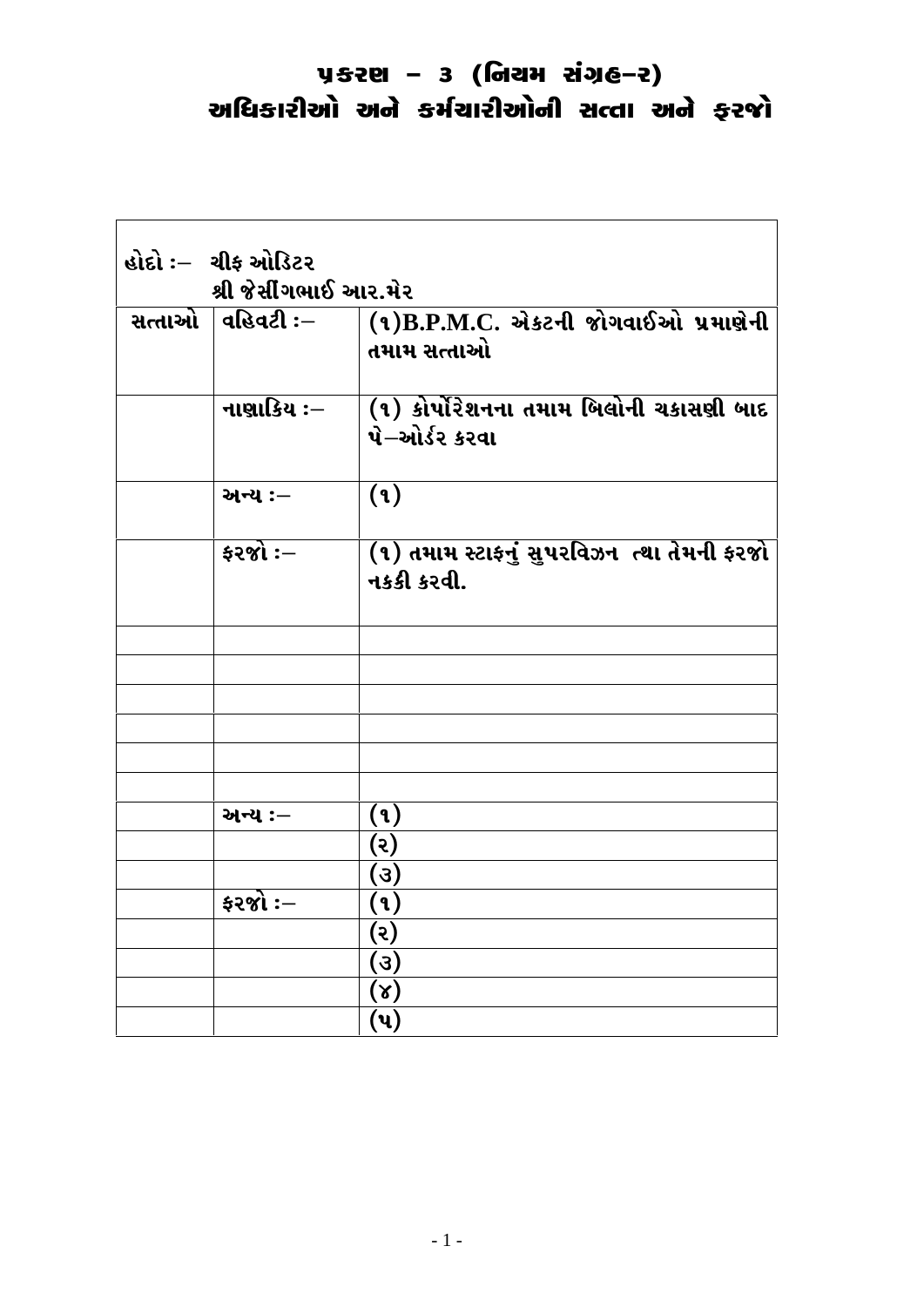| હોદો ઃ– ડેપ્યુટી ચીફ ઓડિટર<br>શ્રી અલ્કેશભાઈ પી પટેલ |                                                                                                                           |
|------------------------------------------------------|---------------------------------------------------------------------------------------------------------------------------|
| સત્તાઓ $  $ વહિવટી ઃ $-$                             | (૧) રૂમ નં. ૧૯ ના કર્મચારીઓનું નિયંત્રણ                                                                                   |
|                                                      | (૨)રૂા.૨૫,૦૦૦/– સુધીના ખર્ચના બિલો તથા<br>ડિપોઝિટના બિલોના ફાઈનલ પે–ઓર્ડર કરવા<br>અંગે                                    |
|                                                      | (3)                                                                                                                       |
|                                                      | $(\lambda)$                                                                                                               |
|                                                      | (પ)                                                                                                                       |
| નાણાકિય ઃ–                                           | (૧) સફાઈ કામદાર, રોજમદાર હાજરી, માસિક<br>નિયમિત પેન્શન, ફાઈનલ પી.એફ.,ગ્રેચ્યુઈટીના<br>પ્રકરણો તથા બિલો                    |
|                                                      | (૨) ડ્રેનેજ, યોજના, એસ્ટેટ, ટાઉનપ્લાનીંગ,<br>ડી.એમ.સી.(જનરલ), સીટી એન્જી.<br>બિલ્ડીંગ<br>વિભાગના બિલો                     |
|                                                      | (૩) રોશની, ફિલ્ટર, કેન્દ્રીય રજીસ્ટ્રી, કોમ્પ્યુટર,<br>શોપ,લીગલ વિભાગના બિલો,<br>(૪) ટેલિફોન બિલો, સેક્રેટરી વિભાગના બિલો |
|                                                      | (૫) પી.જી.વી.સી.એલના બિલો                                                                                                 |
| અન્ય :—                                              | (૧) અર્બન મેલેરીયા વિભાગના બિલો                                                                                           |
|                                                      | (૨) નગર પ્રાથમિક શિક્ષણ સમિતિના બિલો                                                                                      |
|                                                      | .<br>(૩)તમામ વિભાગના મુસાફરી બિલો, સ્ટોર,<br>વસ્તી ગણત્રીના બિલો,                                                         |
|                                                      | (૪)ચીફ ઓડિટરશ્રી દ્વારા સોંપવામાં આવે તે<br>તમામ કામગીરી                                                                  |
| ફરજો :—                                              | (૧) જી.ઈ.બી. અને ટેલિફોનના બિલો                                                                                           |
|                                                      | (૨)ઘરવેરા વિભાગની જુની તથા કાર્પેટ એરીયા<br>મુજબની મધ્ય ત્થા પશ્ચિમ વિભાગની ફાઈલોની<br>ચકાસણી                             |
|                                                      | (3)<br>$(\lambda)$                                                                                                        |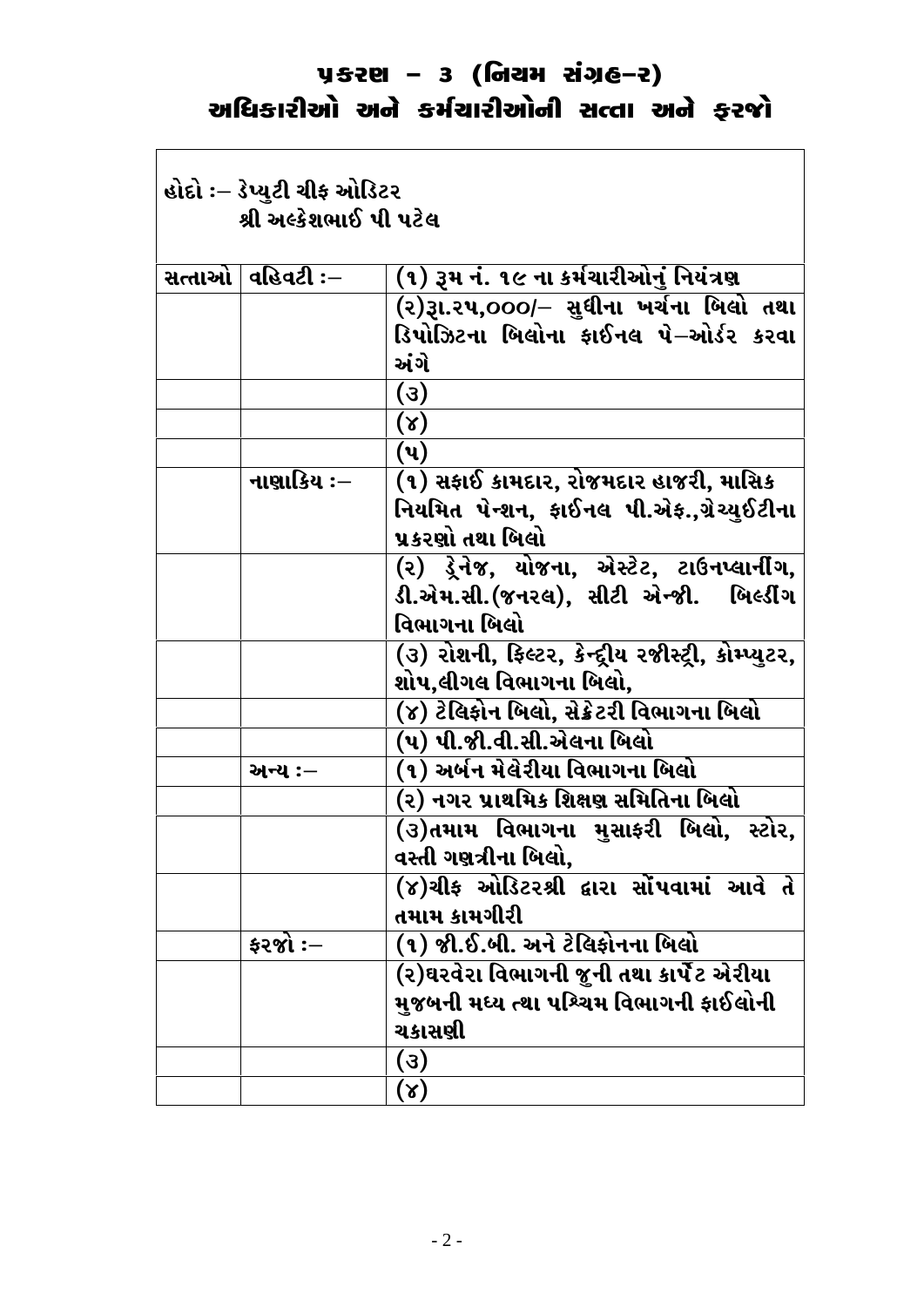$\overline{\phantom{a}}$ 

| હોદો ઃ– ડેપ્યુટી ચીફ ઓડિટર (ટેકનીકલ)<br>શ્રી મુકેશભાઈ બી.મોઢકિયા |                |                                                                                        |
|------------------------------------------------------------------|----------------|----------------------------------------------------------------------------------------|
| સત્તાઓ                                                           | $q$ હિવટી $:-$ | (૧)રૂા.૨૫,૦૦૦/– સુધીના ખર્ચના બિલો તથા<br>ડિપોઝિટના બિલોના ફાઈનલ પે−ઓર્ડર કરવા<br>અંગે |
|                                                                  |                | (5)                                                                                    |
|                                                                  |                | (3)                                                                                    |
|                                                                  |                | $(\lambda)$                                                                            |
|                                                                  |                | (પ)                                                                                    |
|                                                                  | નાણાકિય $:=$   | (૧)                                                                                    |
|                                                                  |                | (૨)                                                                                    |
|                                                                  |                | (3)                                                                                    |
|                                                                  |                | $(\lambda)$                                                                            |
|                                                                  |                | (પ)                                                                                    |
|                                                                  | અન્ય :–        | (૧) )ચીફ ઓડિટરશ્રી દ્વારા સોંપવામાં આવે તે<br>તમામ કામગીરી                             |
|                                                                  |                | (૨)                                                                                    |
|                                                                  |                | (3)                                                                                    |
|                                                                  | ફરજો $:-$      | (૧) મહાનગરપાલિકા ના જુદા જુદા ટેકનીકલ                                                  |
|                                                                  |                | વિભાગો દ્વારા કરાવવામાં આવતા કામોની                                                    |
|                                                                  |                | ટેકનીકલ રીતે ચકાસણી કરવી                                                               |
|                                                                  |                | (૨)ઘરવેરા પૂર્વ વિભાગની કાર્પેટ એરીયા<br>આધારીત રજૂ થતી  તમામ ફાઈલોની ચકાસણી           |
|                                                                  |                |                                                                                        |
|                                                                  |                |                                                                                        |
|                                                                  |                |                                                                                        |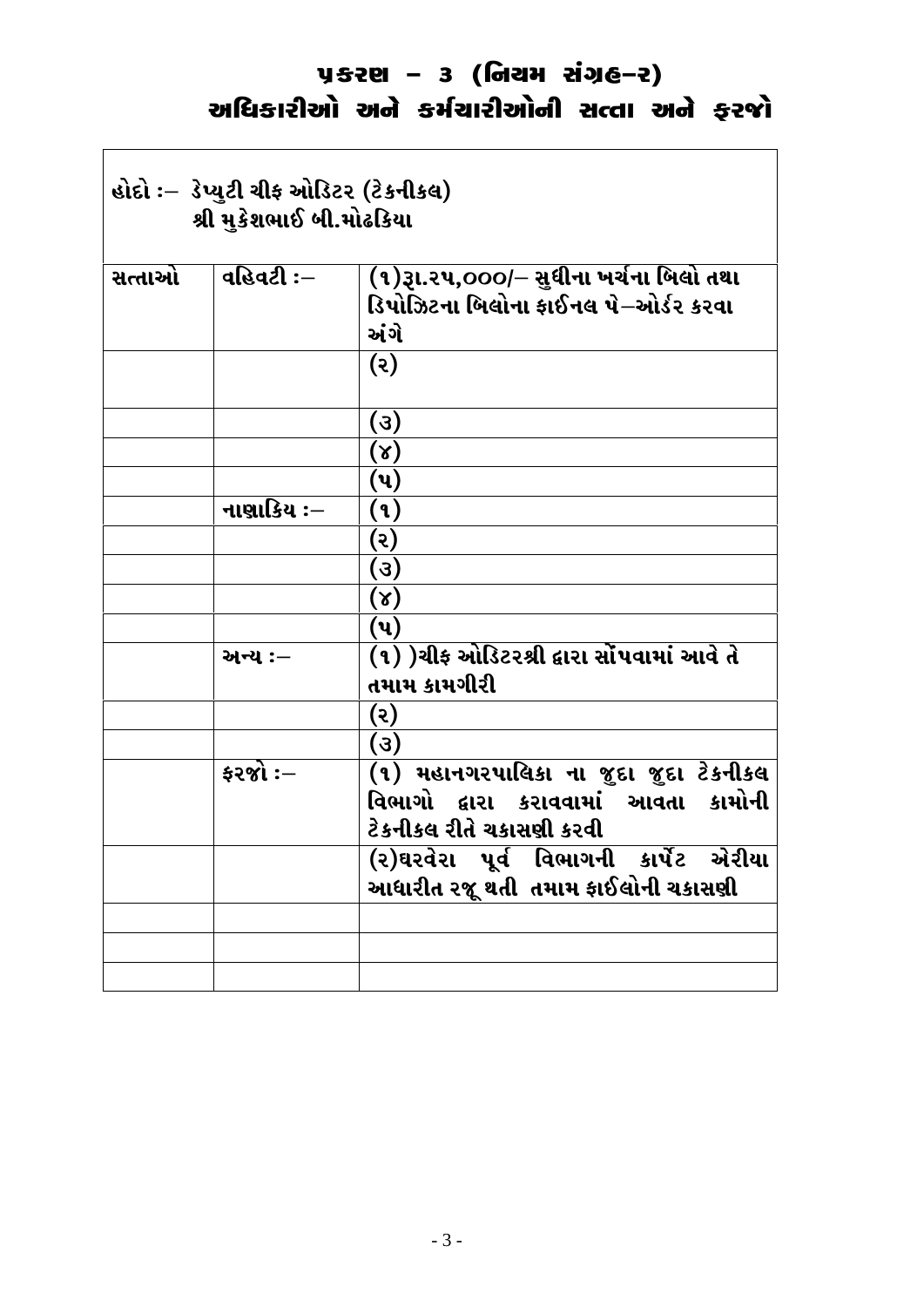$\overline{\phantom{a}}$ 

 $\Gamma$ 

| હોદો ઃ–ાસિનિયર ઓડિટર<br>શ્રી મુકેશભાઈ જે.જોષી |                       |                                                                                                                                                                                                                                  |
|-----------------------------------------------|-----------------------|----------------------------------------------------------------------------------------------------------------------------------------------------------------------------------------------------------------------------------|
| સત્તાઓ                                        | વહિવટી ઃ $-$          | (9)                                                                                                                                                                                                                              |
|                                               |                       | (5)                                                                                                                                                                                                                              |
|                                               |                       | (3)<br>$(\lambda)$                                                                                                                                                                                                               |
|                                               |                       | (પ)                                                                                                                                                                                                                              |
|                                               | નાણાકિય ઃ–            | (૧)બિલ્ડીંગ વિભાગના બિલોની ચકાસણી                                                                                                                                                                                                |
|                                               |                       | (૨)                                                                                                                                                                                                                              |
|                                               |                       | (૩)                                                                                                                                                                                                                              |
|                                               |                       | $(\lambda)$                                                                                                                                                                                                                      |
|                                               |                       | (પ)                                                                                                                                                                                                                              |
|                                               | અન્ય :—               | (૧) )ચીફ ઓડિટરશ્રી દ્વારા સોંપવામાં આવે તે<br>તમામ કામગીરી                                                                                                                                                                       |
|                                               |                       |                                                                                                                                                                                                                                  |
|                                               | $\frac{1}{2}$ કરજો :— | (૧) માસીક પેન્શન અંગેના તમામ બિલોની<br>ચકાસણી કરી ડેપ્યુટી ચીફ ઓડિટરશ્રી ની સહિમાં<br>રજૂ કરવા તથા ફાઈનલ પી.એફ ના પ્રકરણો અને<br>બિલો તેમજ ગ્રેચ્યુઈટીના પ્રકરણો તથા બિલો ની<br>ચકાસણી કરી ડેપ્યુટી ચીફ ઓડિટરશ્રી સમક્ષ<br>મૂકવા |
|                                               |                       | (૨)પી.એફ.લોનના બિલો, સફાઈ કામદાર,<br>રોજમદારના  બિલો, ચૂંટણી, નાગરિક<br>સુવિદ્યા,વ્યવસાય વેરા ફેરીસ્ત, સેન્ટ્રલ રજીસ્ટ્રી,<br>મસાફરી બિલો,                                                                                       |
|                                               |                       | $\overline{\textbf{(3)}}$ રૂપાંતરીત પેન્શનના બિલોની ચકાસણી તેમજ<br>પેન્શન એરીયર્સ, રીવઈઝડ પેન્શન પ્રકરણો<br>વગેરેની ચકાસણી કરી ડેપ્યુટી ચીફ ઓડિટરશ્રી<br>સમક્ષ મૂકવા.                                                            |
|                                               |                       | (૪)આર.ટી.આઈ.સેલના ઉત્તર તૈયાર કરી  ચીફ<br>ઓડિટરશ્રી ના વંચાણે મૂકવા                                                                                                                                                              |
|                                               |                       | (૫) અન્ય વિભાગો સાથે ૫ત્ર વ્યવહાર તથા ચીફ<br>ઓડિટરશ્રી સોંપે તેવી તમામ કામગીરી.                                                                                                                                                  |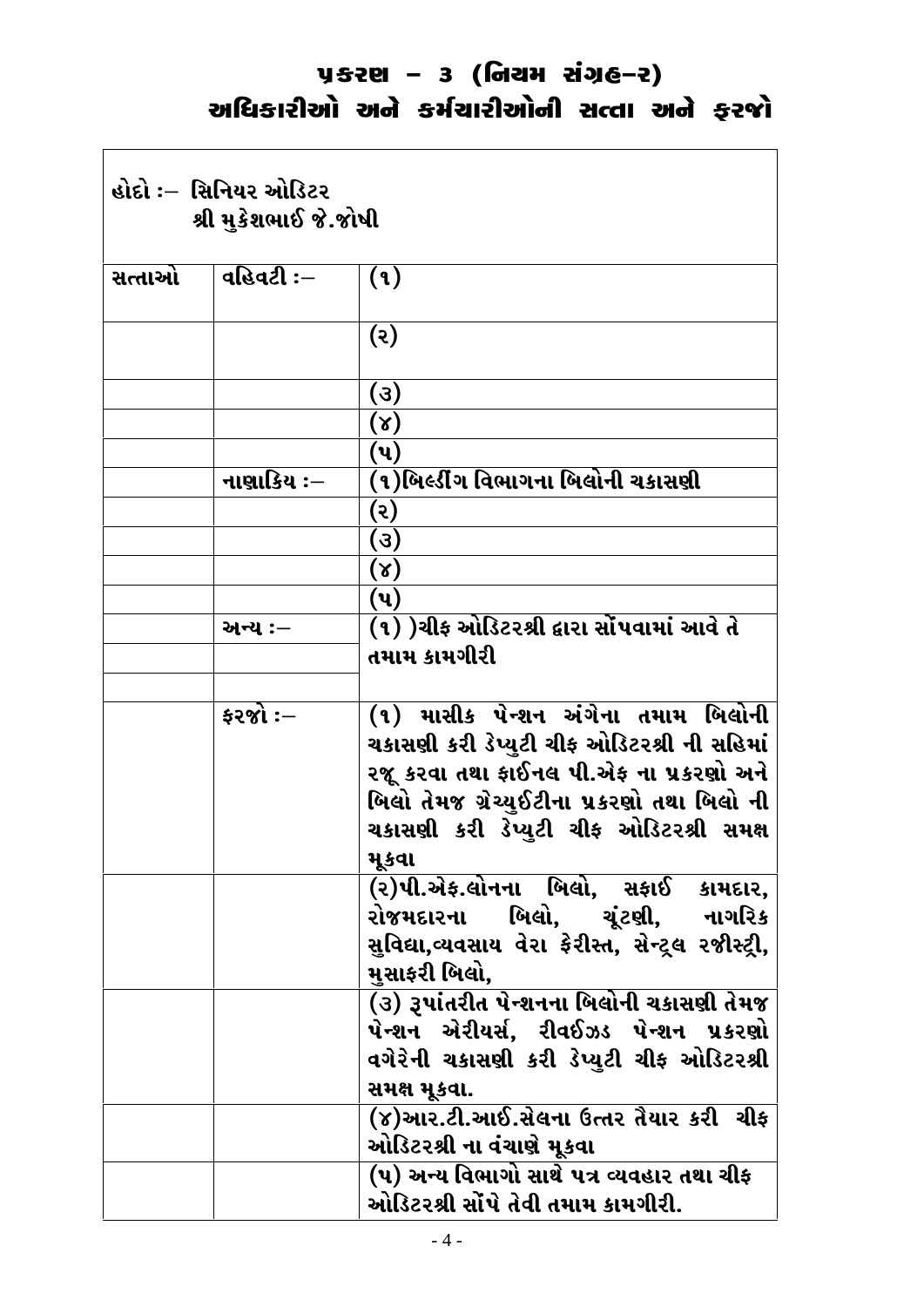| વહિવટી $:$ $-$<br>સત્તાઓ<br>(9)                    |  |
|----------------------------------------------------|--|
|                                                    |  |
| (૨)                                                |  |
| (3)                                                |  |
| $(\lambda)$                                        |  |
| $(\mathbf{u})$                                     |  |
| (૧)વોટર વર્કસ વિભાગના  બિલો<br>નાણાકિય ઃ–          |  |
| (૨)ટેલિફોન, પી.જી.વી.સી.એલ.ના બિલો                 |  |
| <u>(૩)નગર પ્રાથમિક શિક્ષણ સમિતિના બિલો</u>         |  |
| (૪)ફલડ કંટ્રોલ, ડિઝસ્ટર મેનેજમેન્ટ                 |  |
| (૫)કમિશ્નશ્રીની કચેરી, નાયબ કમિશ્નરશ્રી            |  |
| (એડમીન ત્થા જનરલ), મહેકમ,                          |  |
| આસી.કમિ.–૧,                                        |  |
| (૧) )ચીફ ઓડિટરશ્રી દ્વારા સોંપવામાં આવે<br>અન્ય :– |  |
| તે તમામ કામગીરી                                    |  |
| કરજો $:$ –<br>(9)                                  |  |
| (૨)                                                |  |
| $\epsilon)$                                        |  |
| $(\lambda)$                                        |  |
| (પ)                                                |  |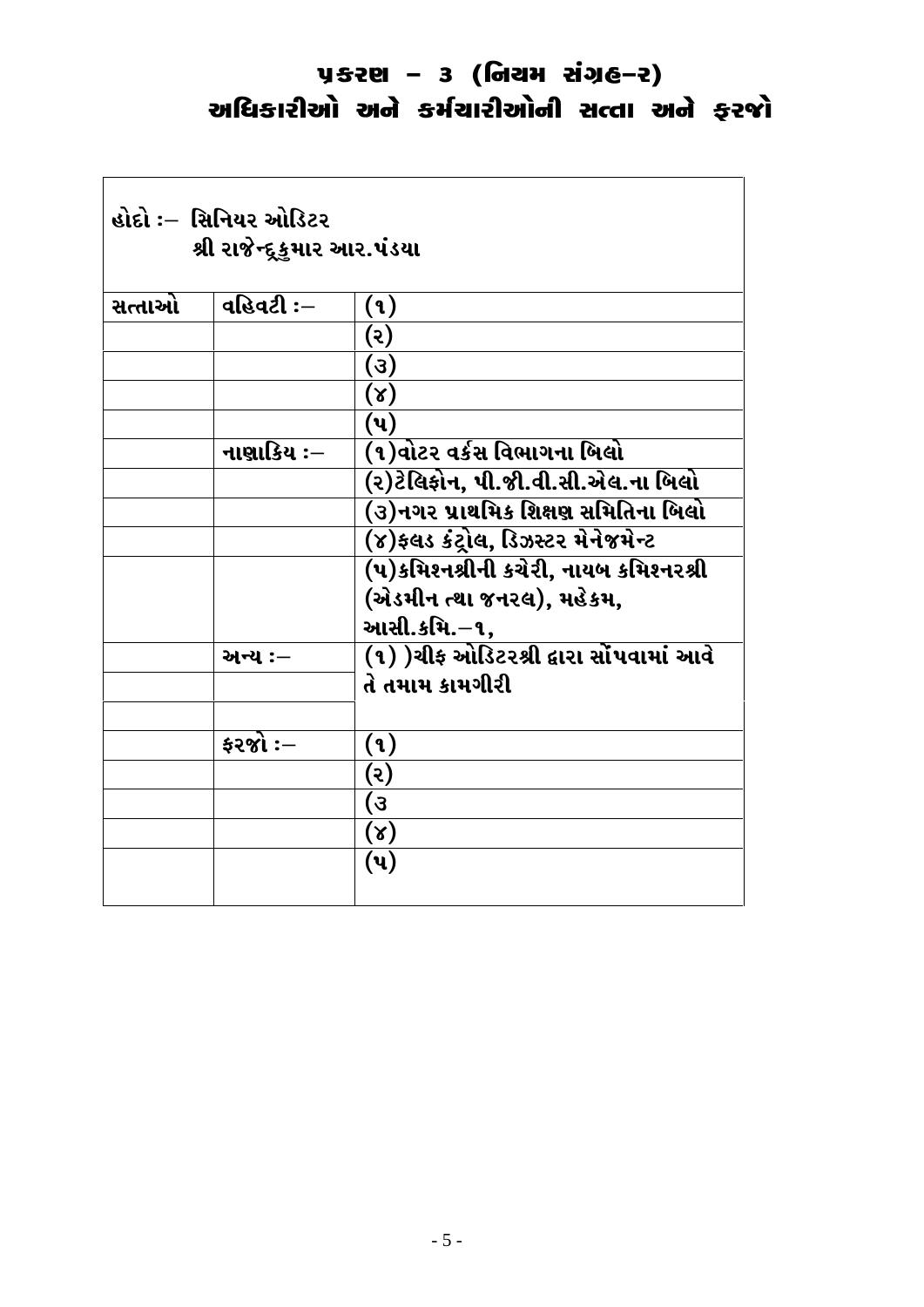| હોદો :–ાસિનિયર ઓડિટર<br>શ્રી હરીભાઈ એન.વાળા |                |                                                          |
|---------------------------------------------|----------------|----------------------------------------------------------|
| સત્તાઓ                                      | વહિવટી $:$ $-$ | (9)                                                      |
|                                             |                | $(\mathcal{S})$                                          |
|                                             |                | (3)                                                      |
|                                             |                | (x)                                                      |
|                                             |                | $(\mathbf{u})$                                           |
|                                             | નાણાકિય :–     | (૧)સેક્રેટરી વિભાગના બિલો                                |
|                                             |                | (૨)ફાયર એન્ડ ઈમરજન્સી વિભાગના બિલો                       |
|                                             |                | (૩)સીટી એન્જીનિયરશ્રીની કચેરીના બિલો                     |
|                                             |                | (૪)ફિલ્ટર વિભાગના બિલોની ચકાસણી                          |
|                                             |                | $(\mathbf{u})$                                           |
|                                             | અન્ય :-        | (૧)ચીફ ઓડિટરશ્રી દ્વારા સોંપવામાં આવે તે<br>તમામ કામગીરી |
|                                             | $52$ જો $:-$   | (૧) રોડઝ, રોશની, ગાર્ડન, હેલ્થ ના બિલોની<br>ચકાસણી.      |
|                                             |                | (૨) બસ–ગેરેજના બિલોની ચકાસણી                             |
|                                             |                | (૩) સોલીડ વેસ્ટ મેનેજમેન્ટ વિભાગના બિલો                  |
|                                             |                | (૪) લીગલ વિભાગના બિલની ચકાસણી                            |
|                                             |                |                                                          |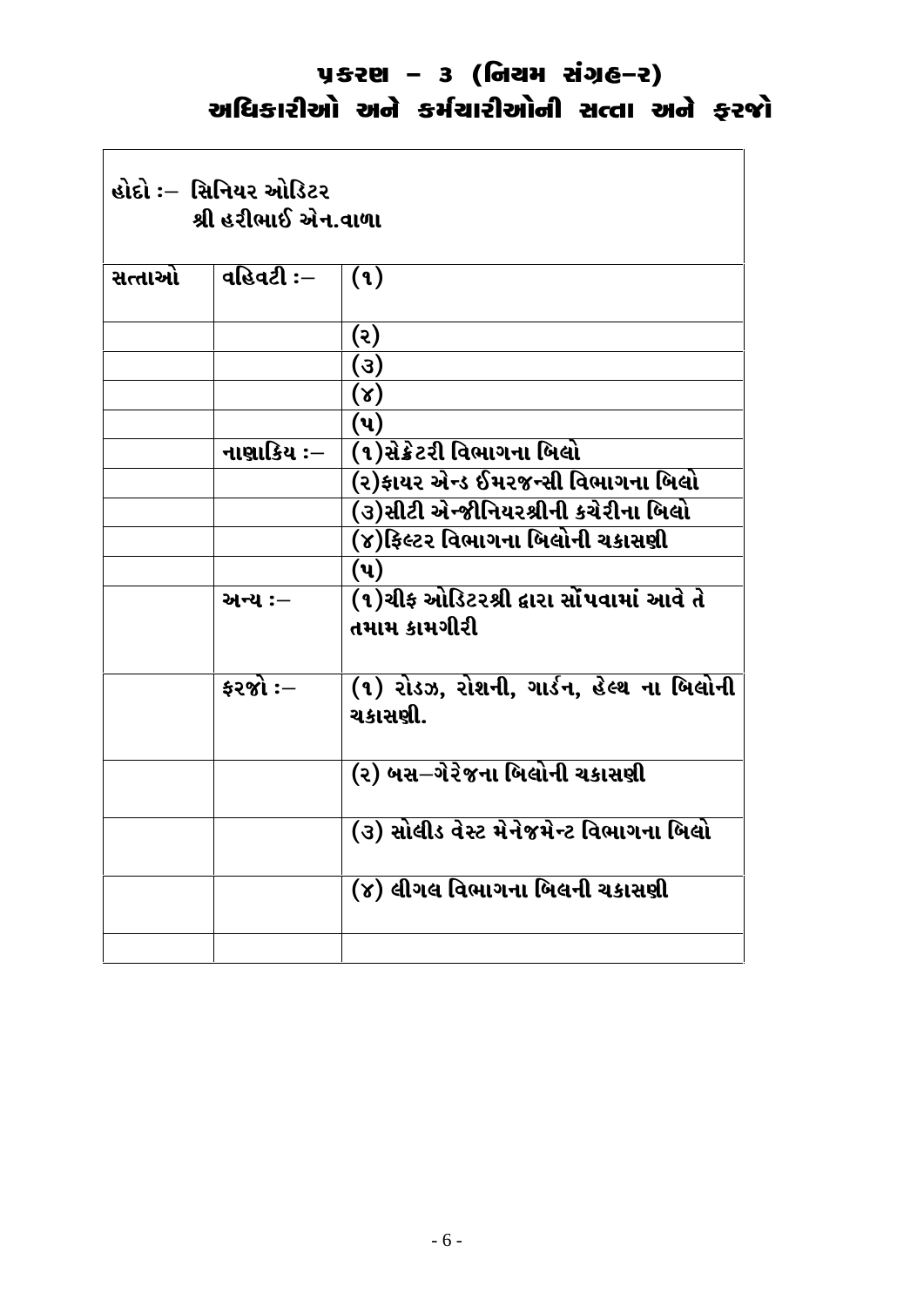|        | હોદો :– સિનિયર ઓડિટર<br>શ્રી ગોવિંદભાઈ વી.ડાંગર |                                                                                                            |
|--------|-------------------------------------------------|------------------------------------------------------------------------------------------------------------|
| સત્તાઓ | ∣ વહિવટી ઃ–                                     | (9)                                                                                                        |
|        |                                                 | (૨)                                                                                                        |
|        |                                                 | $\left( 3\right)$                                                                                          |
|        |                                                 | $(\lambda)$                                                                                                |
|        |                                                 | (પ)                                                                                                        |
|        | નાણાકિય ઃ–                                      | (૧)                                                                                                        |
|        |                                                 | (૨)                                                                                                        |
|        |                                                 | (3)                                                                                                        |
|        |                                                 | $(\lambda)$                                                                                                |
|        |                                                 | $(\mathbf{u})$                                                                                             |
|        | અન્ય :–                                         | (૧)ચીફ ઓડિટરશ્રી દ્વારા સોંપવામાં આવે તે<br>તમામ કામગીરી                                                   |
|        | કરજો $:$ –                                      | (૧) કોમ્પ્યુટર                                                                                             |
|        |                                                 | (૨) તમામ ખાતાના એરિયર્સ બિલો ત્થા પગાર<br>બિલોની ચકાસણી. છઠ્ઠા પગાર પંચના<br>પે–ફિકસેશન                    |
|        |                                                 | (૩) શોપ, ડ્રેનેજ વિભાગના બિલોની ચકાસણી<br>કરવી                                                             |
|        |                                                 | (૪)ઉચ્ચત્તર પગાર ધોરણના પે–ફિકશેસન<br>વેરીફાઈ કરવા.                                                        |
|        |                                                 | (૫)તમામ વિભાગના એલ.ટી.સી. એન્કેશમેન્ટ,<br>એપ્રેન્ટીસ સ્ટાઈપેન્ડના બિલો, કોટ્રાકટ બેઈઝ<br>કર્મચારીઓના બિલો. |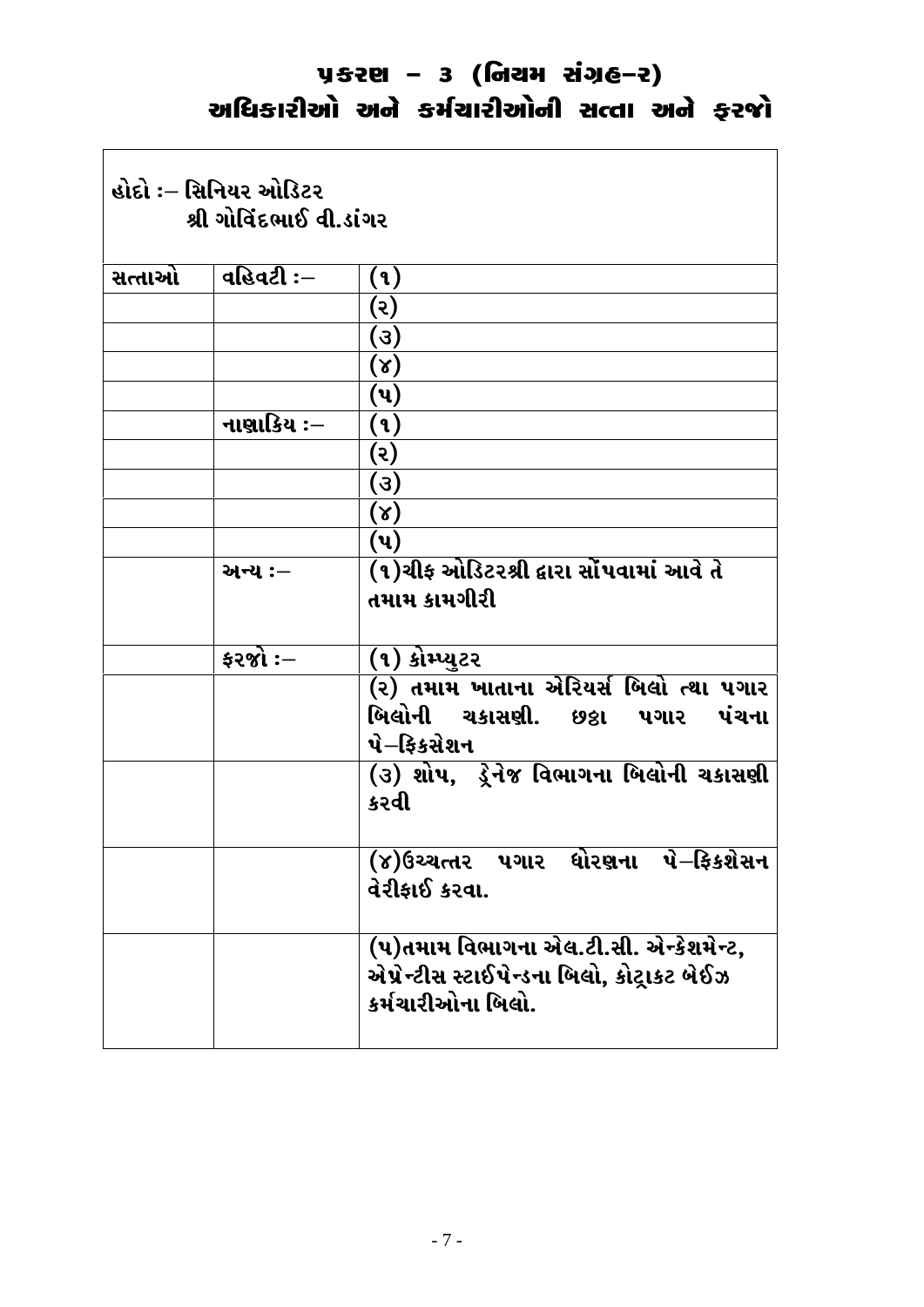| હોદો ઃ– સિનિયર ઓડિટર<br>શ્રી ભગવતસિંહ ડી.વેગડ |            |                                                                                                                    |
|-----------------------------------------------|------------|--------------------------------------------------------------------------------------------------------------------|
| સત્તાઓ                                        | વહિવટી ઃ–  | (9)                                                                                                                |
|                                               |            | (૨)                                                                                                                |
|                                               |            | (3)                                                                                                                |
|                                               |            | $(\lambda)$                                                                                                        |
|                                               |            | $(\mathbf{u})$                                                                                                     |
|                                               | નાણાકિય ઃ– | (૧)ટી.ડી.ઓ., ટી.પી.ઓ., સ્ટોર, પી.આર.ઓ.                                                                             |
|                                               |            | (૨)આઈ.સી.ડી.એસ. ઘટક ૧ ત્થા ૨                                                                                       |
|                                               |            | (૩)યુ.સી.ડી., સ્લમ, અર્બન મેલેરીયા,                                                                                |
|                                               |            | (૪)વસ્તી ગણત્રી, એસ્ટેટ, હેલ્થ, અર્બન હેલ્થ                                                                        |
|                                               |            | (૫)કેન્દ્દીય રજીસ્ટ્રી,                                                                                            |
|                                               | અન્ય :–    | (૧)ચીફ ઓડિટરશ્રી દ્વારા સોંપવામાં આવે તે<br>તમામ કામગીરી                                                           |
|                                               | કરજો $:-$  | (૧) કાર્યપાલક ઈજનેર (યોજના) ના બિલોની<br>ચકાસણી.                                                                   |
|                                               |            | (૨) ઘરવેરા, એસેસમેન્ટ સેલ, રી–કવરી<br>ઓફિસરશ્રી, યુ.આઈ.ડી, આર્થિક ગણત્રી, ત્થા<br>ડિઝાસ્ટર મેનેજમેન્ટ વિભાગના બિલો |
|                                               |            | (૩) સ્લમ વિભાગના  બિલો                                                                                             |
|                                               |            | $(\lambda)$                                                                                                        |
|                                               |            | (પ)                                                                                                                |
|                                               |            |                                                                                                                    |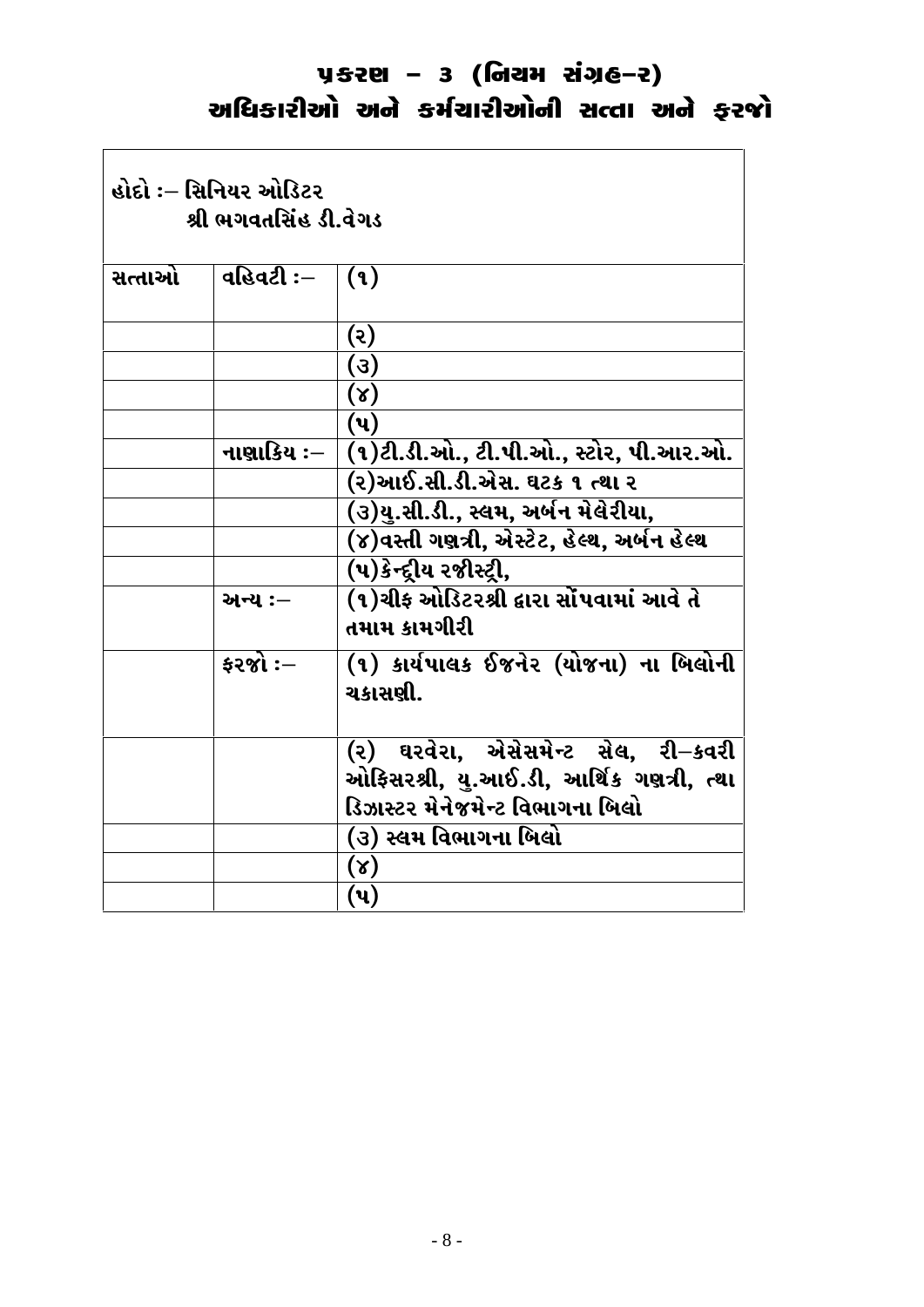<u> 1989 - Johann Stein, marwolaethau a bhann an t-Amhain Aonaichte ann an t-Amhain Aonaichte ann an t-Amhain Ao</u>

| હોદો ઃ– આસીન્ટંન્ટ ઓડિટર<br>શ્રી રઘુવિરસિંહ આર. ચુડાસમા |            |                                                                              |
|---------------------------------------------------------|------------|------------------------------------------------------------------------------|
| સત્તાઓ                                                  | વહિવટી :—  | (9)                                                                          |
|                                                         |            | (૨)<br>(3)                                                                   |
|                                                         |            | $(\lambda)$                                                                  |
|                                                         |            | (પ)                                                                          |
|                                                         | નાણાકિય ઃ– | (9)                                                                          |
|                                                         |            | (૨)                                                                          |
|                                                         |            | (3)                                                                          |
|                                                         |            | $(\lambda)$                                                                  |
|                                                         | અન્ય :–    | $(\mathbf{u})$<br>(૧)ચીફ ઓડિટરશ્રી દ્વારા સોંપવામાં આવે તે<br>તમામ કામગીરી   |
|                                                         |            | (૨)                                                                          |
|                                                         |            | (3)                                                                          |
|                                                         | ફરજો $:$ – | (૧) વોટર વકર્સ વિભાગના બિલોની ચકાસણી.                                        |
|                                                         |            | (૨) અર્બન હેલ્થ સોસાયટી, સ્લમ, હેલ્થ,<br>યે.સી.ડી., આઈ.સી.ડી.એસ. ઘટક–૧ અને ૨ |
|                                                         |            |                                                                              |
|                                                         |            |                                                                              |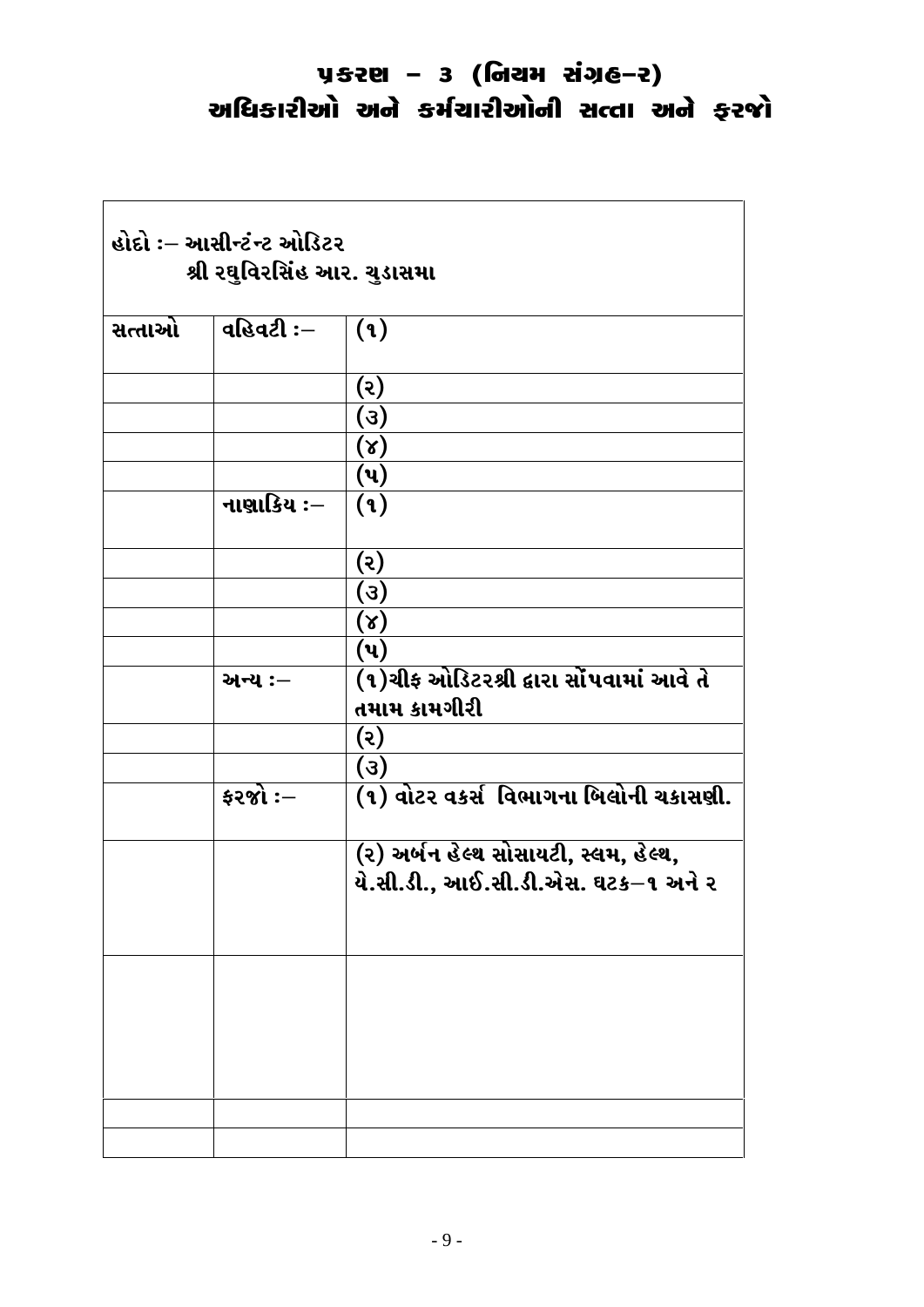| હોદો ઃ– આસીન્ટંન્ટ ઓડિટર<br>શ્રી રાજેન્દુસિંહ આર.ઝાલા |            |                                                          |
|-------------------------------------------------------|------------|----------------------------------------------------------|
| સત્તાઓ                                                | વહિવટી :—  | (9)                                                      |
|                                                       |            | (ર)                                                      |
|                                                       |            | (3)                                                      |
|                                                       |            | (x)                                                      |
|                                                       |            | $(\mathbf{u})$                                           |
|                                                       | નાણાકિય ઃ– | (૧) માસિક પેન્શન બિલો, પેન્શન એરીયર્સના                  |
|                                                       |            | બિલો,                                                    |
|                                                       |            | (૨) ફિલ્ટર વિભાગના બિલોની ચકાસણી                         |
|                                                       |            | (3)                                                      |
|                                                       |            | $(\lambda)$                                              |
|                                                       |            | (પ)                                                      |
|                                                       | અન્ય :-    | (૧)ચીફ ઓડિટરશ્રી દ્વારા સોંપવામાં આવે તે<br>તમામ કામગીરી |
|                                                       |            |                                                          |
|                                                       |            | (3)                                                      |
|                                                       | કરજો :—    | (1)                                                      |
|                                                       |            | (5)                                                      |
|                                                       |            | (3)                                                      |
|                                                       |            | (x)                                                      |
|                                                       |            | $(\mathbf{u})$                                           |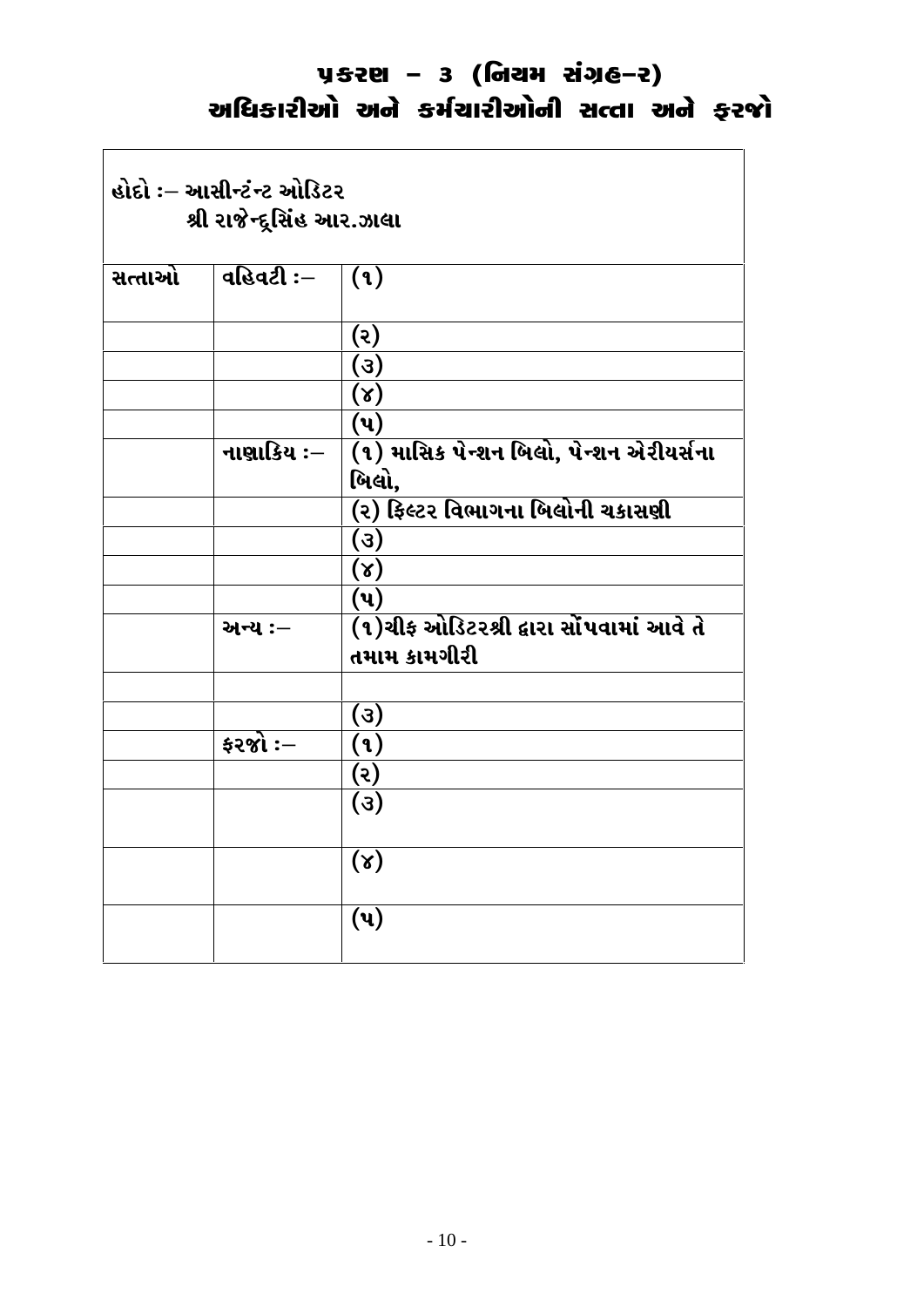$\Gamma$ 

| હોદો ઃ–  આસીન્ટંન્ટ ઓડિટર<br>શ્રી હરેશભાઈ આર.રાઠોડ |            |                                                     |
|----------------------------------------------------|------------|-----------------------------------------------------|
| સત્તાઓ                                             | વહિવટી :–  | (9)                                                 |
|                                                    |            | (૨)                                                 |
|                                                    |            | (3)                                                 |
|                                                    |            | $(\lambda)$                                         |
|                                                    |            | $(\mathbf{u})$                                      |
|                                                    | નાણાકિય ઃ– | (9)                                                 |
|                                                    |            | (૨)                                                 |
|                                                    |            | (3)                                                 |
|                                                    |            | $(\lambda)$                                         |
|                                                    |            | $(\mathbf{u})$                                      |
|                                                    | અન્ય :–    | (૧)ચીફ ઓડિટરશ્રી દ્વારા સોંપવામાં આવે તે            |
|                                                    |            | તમામ કામગીરી                                        |
|                                                    |            | (૨)                                                 |
|                                                    |            | (3)                                                 |
|                                                    | ફરજો :—    | (૧) કાર્યપાલક ઈજનેરશ્રી (યોજના)ના<br>બિલોની ચકાસણી  |
|                                                    |            | (૨) સોલીડ વેસ્ટ મેનેજમેન્ટ વિભાગના<br>બિલોની ચકાસણી |
|                                                    |            | (૩) મુસાફરી બિલોની પ્રાથમિક ચકાસણી                  |
|                                                    |            | (૪) શોપ, ડિઝાસ્ટર મેનેજમેન્ટ, ચીફ ઓડિટર             |
|                                                    |            | કચેરીનું વાર્ષિક અંદાજ પત્ર બનાવવાની<br>કામગરી      |
|                                                    |            | $(\mathbf{u})$                                      |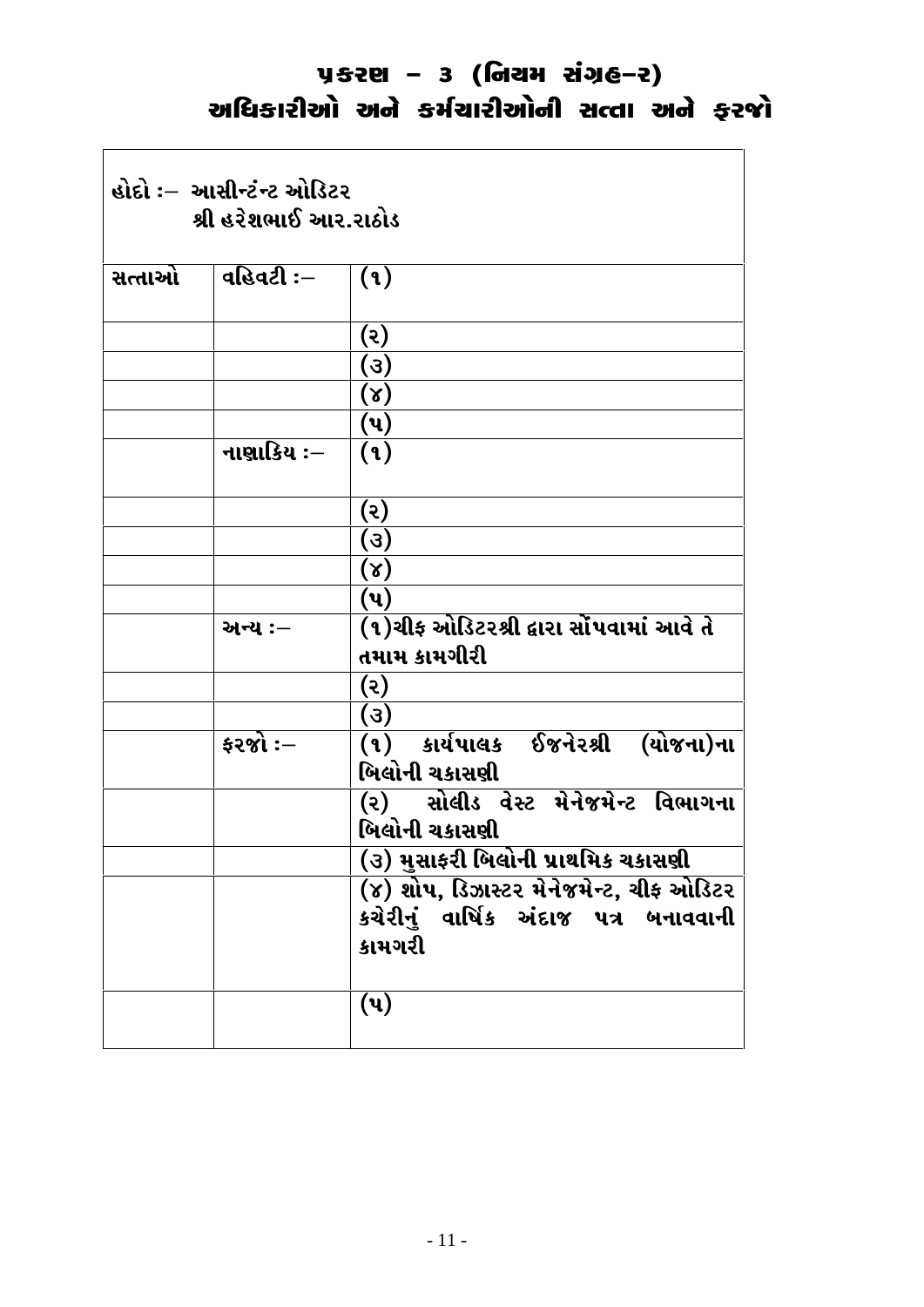| હોદો :–  આસીન્ટંન્ટ ઓડિટર<br>શ્રી મહેન્દુસિંહ યુ.ઝાલા |              |                                                        |
|-------------------------------------------------------|--------------|--------------------------------------------------------|
| સત્તાઓ                                                | વહિવટી ઃ $-$ | (9)                                                    |
|                                                       |              | (૨)                                                    |
|                                                       |              | (3)                                                    |
|                                                       |              | $(\lambda)$                                            |
|                                                       |              | (પ)                                                    |
|                                                       | નાણાકિય ઃ–   | (૧)                                                    |
|                                                       |              | (૨)                                                    |
|                                                       |              | (3)                                                    |
|                                                       |              | $(\lambda)$                                            |
|                                                       |              | (પ)                                                    |
|                                                       | અન્ય :—      | (૧)ચીફ ઓડિટરશ્રી દ્વારા સોંપવામાં આવે તે               |
|                                                       |              | તમામ કામગીરી                                           |
|                                                       |              | (૨)                                                    |
|                                                       |              | (3)                                                    |
|                                                       | $52%$ : $-$  | (૧) સ્ટોર, કમિશ્નરશ્રીની કચેરી, નાયબ                   |
|                                                       |              | કમિશ્નરશ્રી એડમીન ત્થા જનરલ, મહેકમ શાખા,               |
|                                                       |              | આસી.કમિ.નં. ૧ ત્થા ૨, સીટીએન્જીનીયરશ્રીની              |
|                                                       |              | કચેરીના બિલોની ચકાસણી.                                 |
|                                                       |              | (૨) હેલ્થ તથા વ્યવસાય વેરા વિભાગના બિલની<br>ચકાસણી     |
|                                                       |              | (૩) શોપ વિભાગના બિલોની ચકાસણી                          |
|                                                       |              | (૪) ફાયર એન્ડ ઈમરજન્સી, હિસાબી શાખાના<br>બિલોની ચકાસણી |
|                                                       |              |                                                        |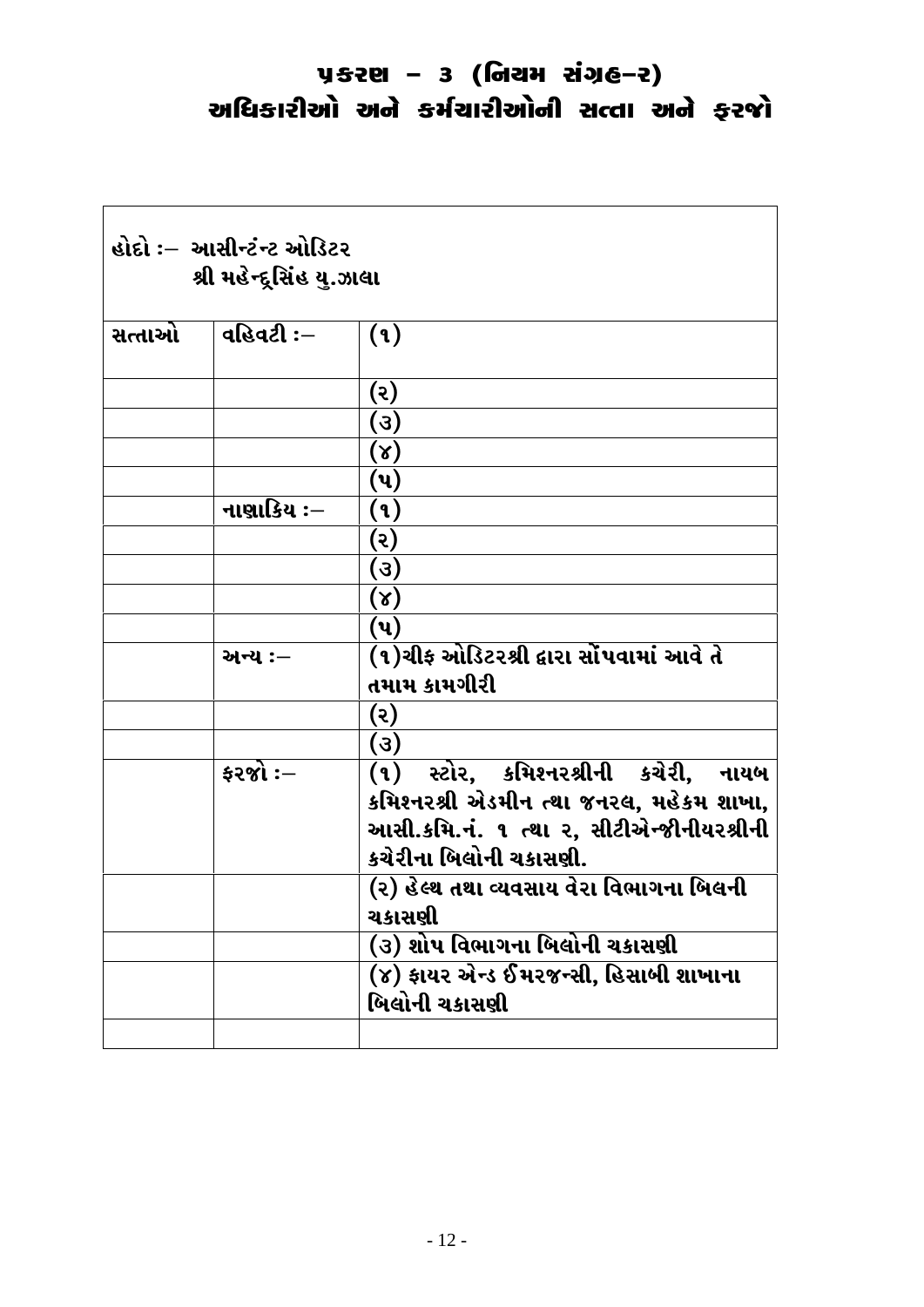$\overline{\phantom{a}}$ 

| હોદો ઃ– આસીન્ટંન્ટ ઓડિટર<br>શ્રી પ્રકાશભાઈ કે.જાંબુચા |              |                                                          |
|-------------------------------------------------------|--------------|----------------------------------------------------------|
| સત્તાઓ                                                | વહિવટી ઃ $-$ | (9)                                                      |
|                                                       |              | (૨)                                                      |
|                                                       |              | (3)                                                      |
|                                                       |              | (x)                                                      |
|                                                       |              | $(\mathbf{u})$                                           |
|                                                       | નાણાકિય ઃ–   | (9)                                                      |
|                                                       |              | (૨)                                                      |
|                                                       |              | (3)                                                      |
|                                                       |              | $(\lambda)$                                              |
|                                                       |              | $(\mathbf{u})$                                           |
|                                                       | અન્ય :-      | (૧)ચીફ ઓડિટરશ્રી દ્વારા સોંપવામાં આવે તે<br>તમામ કામગીરી |
|                                                       |              | (ર)                                                      |
|                                                       |              | (3)                                                      |
|                                                       | ફરજો $:-$    | (૧)હિસાબી શાખાનું ઓડિટ                                   |
|                                                       |              | (ર)ટી.પી.ઓ. તથા ટી.ડી.ઓ. વિભાગનું આવક<br>નું ઓડિટ        |
|                                                       |              |                                                          |
|                                                       |              |                                                          |
|                                                       |              |                                                          |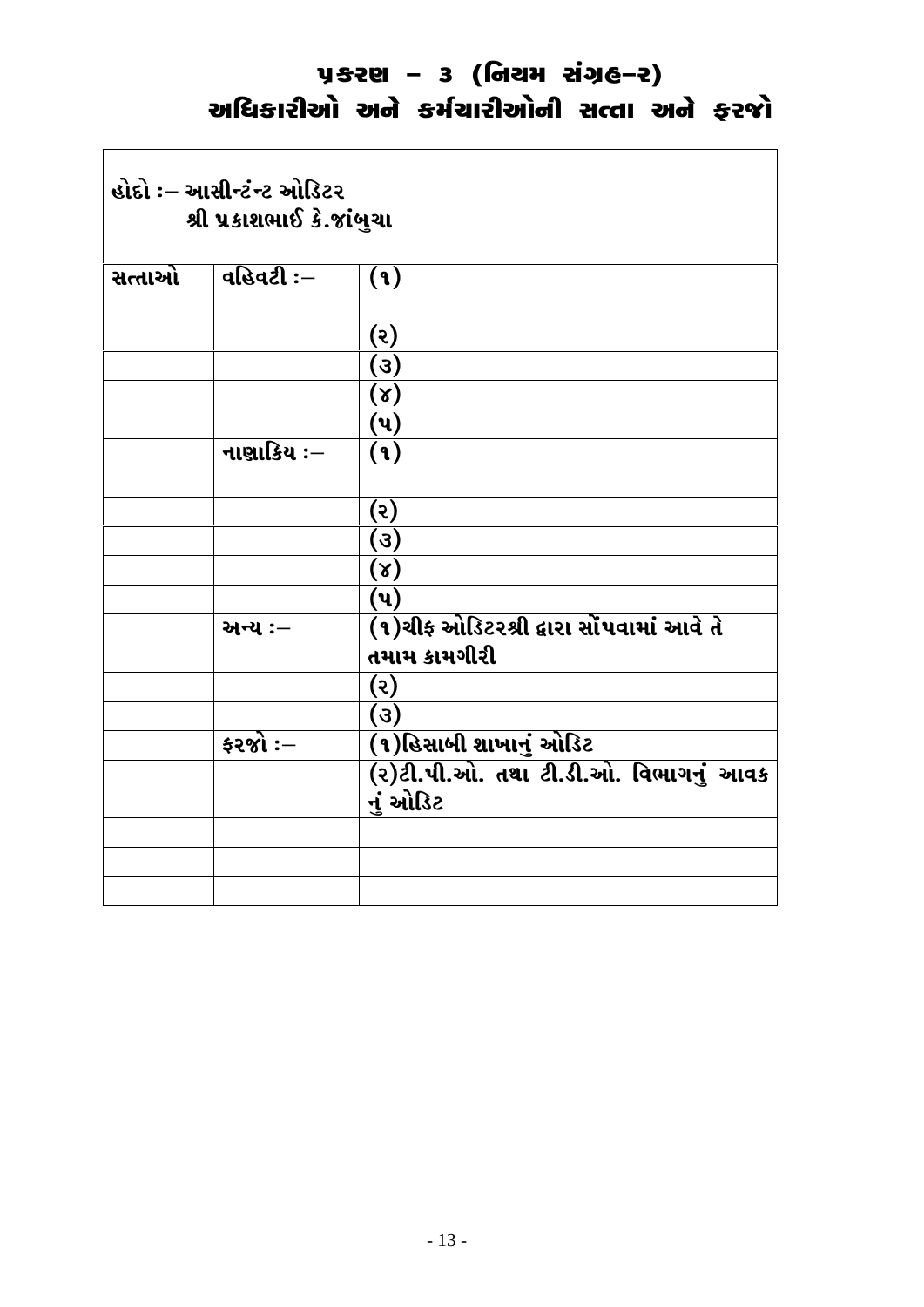| હોદો :– ઓડિટ કલાર્ક<br>શ્રી હરેન્દૂભાઈ આર.ભટ્ટ |            |                                                                                            |
|------------------------------------------------|------------|--------------------------------------------------------------------------------------------|
| સત્તાઓ                                         | વહિવટી :–  | (9)                                                                                        |
|                                                |            |                                                                                            |
|                                                |            | (૨)                                                                                        |
|                                                |            | (3)                                                                                        |
|                                                |            | $(\lambda)$<br>$(\mathbf{u})$                                                              |
|                                                | નાણાકિય ઃ– |                                                                                            |
|                                                |            | (9)                                                                                        |
|                                                |            | (૨)                                                                                        |
|                                                |            | (3)                                                                                        |
|                                                |            | $(\lambda)$                                                                                |
|                                                |            | $(\mathbf{u})$                                                                             |
|                                                | અન્ય :–    | (૧) માહિતી અધિકાર અધિનિયમ $-$ ર $\mathbf{o}\mathbf{o}\mathbf{u}$<br>અંતર્ગતની તમામ કામગીરી |
|                                                |            | (૨)                                                                                        |
|                                                |            | (3)                                                                                        |
|                                                | ફરજો $:$ – | (૧)  પેન્શન પ્રકરણોની પ્રાથમિક ચકાસણી                                                      |
|                                                |            | (૨)રોડઝ, રોશની વિભાગના બિલોની પ્રાથમિક<br>ચકાસણી                                           |
|                                                |            | (૩) ઉચ્ચત્તર પગાર ધોરણના પે–ફિકસેશન<br>પ્રક <b>ર</b> ણો                                    |
|                                                |            | (૪) કોમ્પ્યુટર કામ, ઓડિટ અહેવાલ તૈયાર                                                      |
|                                                |            | કરવા, અન્ય વિભાગો સાથેના પત્ર વ્યવહાર,                                                     |
|                                                |            | (૫) ચીફ ઓડિટરશ્રીની <u>સ</u> ુચના પ્રમાણેની<br>કામગીરી                                     |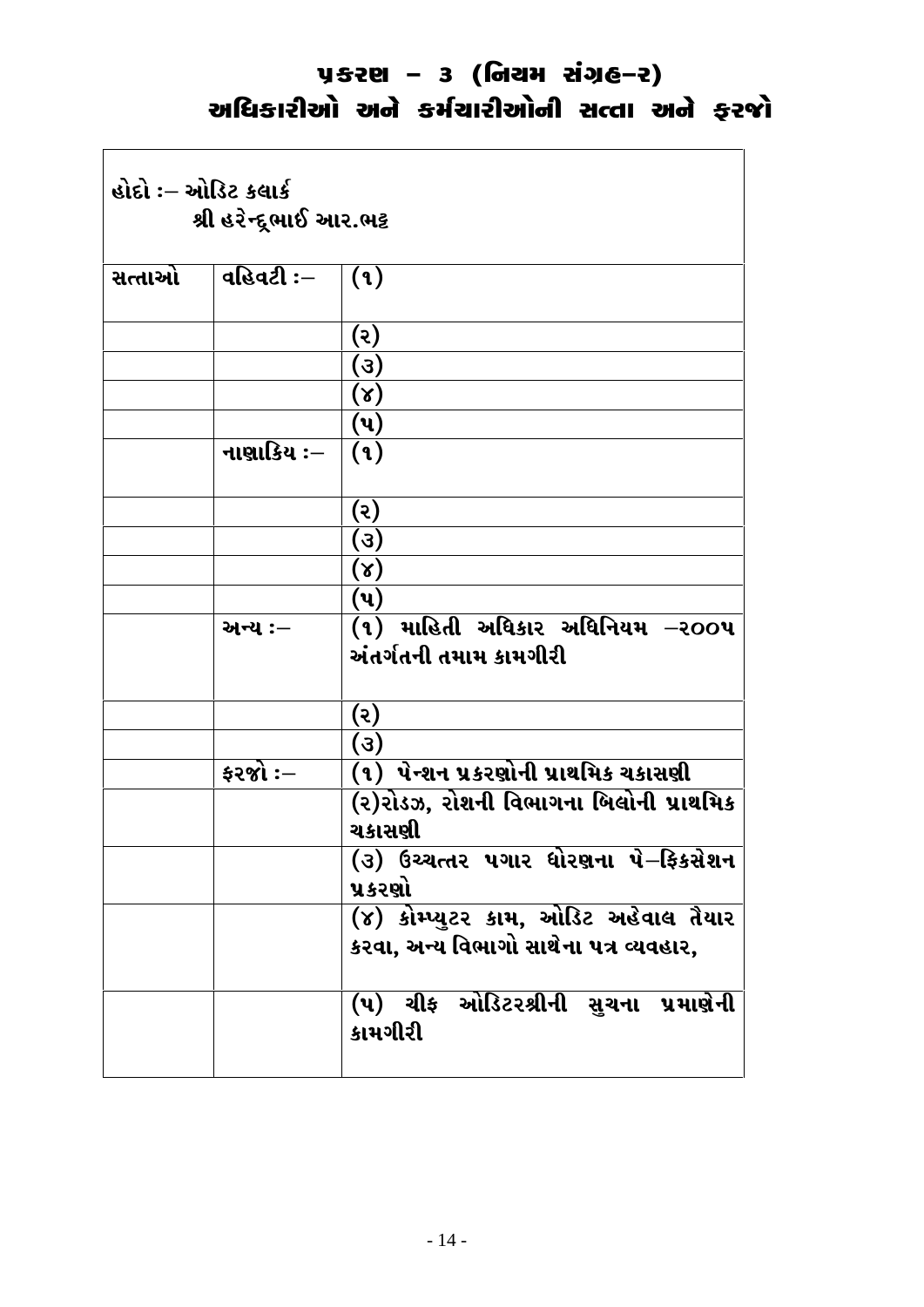| હોદો :– ઓડિટ કલાર્ક<br>શ્રી ધર્મેન્દ્રસિંહ બી.ઝાલા |                       |                                                                                     |
|----------------------------------------------------|-----------------------|-------------------------------------------------------------------------------------|
| સત્તાઓ                                             | વહિવટી ઃ $-$          | (9)                                                                                 |
|                                                    |                       | (૨)                                                                                 |
|                                                    |                       | (3)                                                                                 |
|                                                    |                       | $(\lambda)$                                                                         |
|                                                    |                       | $(\mathbf{u})$                                                                      |
|                                                    | નાણાકિય ઃ–            | (9)                                                                                 |
|                                                    |                       | (૨)                                                                                 |
|                                                    |                       | (3)                                                                                 |
|                                                    |                       | $(\lambda)$                                                                         |
|                                                    |                       | (પ)                                                                                 |
|                                                    | અન્ય :—               | (૧)ચીફ ઓડિટરશ્રી દ્વારા સોંપવામાં આવે તે                                            |
|                                                    |                       | તમામ કામગીરી                                                                        |
|                                                    |                       | (૨)                                                                                 |
|                                                    |                       | (3)                                                                                 |
|                                                    | $\frac{1}{2}$ કરજો :— | (૧) ડ્રેનેજ વિભાગના બિલોની ચકાસણી                                                   |
|                                                    |                       | (૨) નગર પ્રાથમિક શિક્ષણ સમિતિના બિલો                                                |
|                                                    |                       | (૩) કોમ્પ્યુટર, પીઆરઓ, એસ્ટેટ, ટીડીઓ,<br>ટીપીઓ, ચૂટણી, વસ્તી ગણત્રી, આર્થિક ગણત્રી, |
|                                                    |                       | (૪) યુઆઈડી, ફેરીસ્ત,નાગરિક સુવિદ્યા કેન્દૂ,<br>આરટીઆઈ સેલ ત્થા વ્યસાય વેરા વિભાગના  |
|                                                    |                       | બિલોની પ્રાથમિક ચકાસણી                                                              |
|                                                    |                       | (પ)                                                                                 |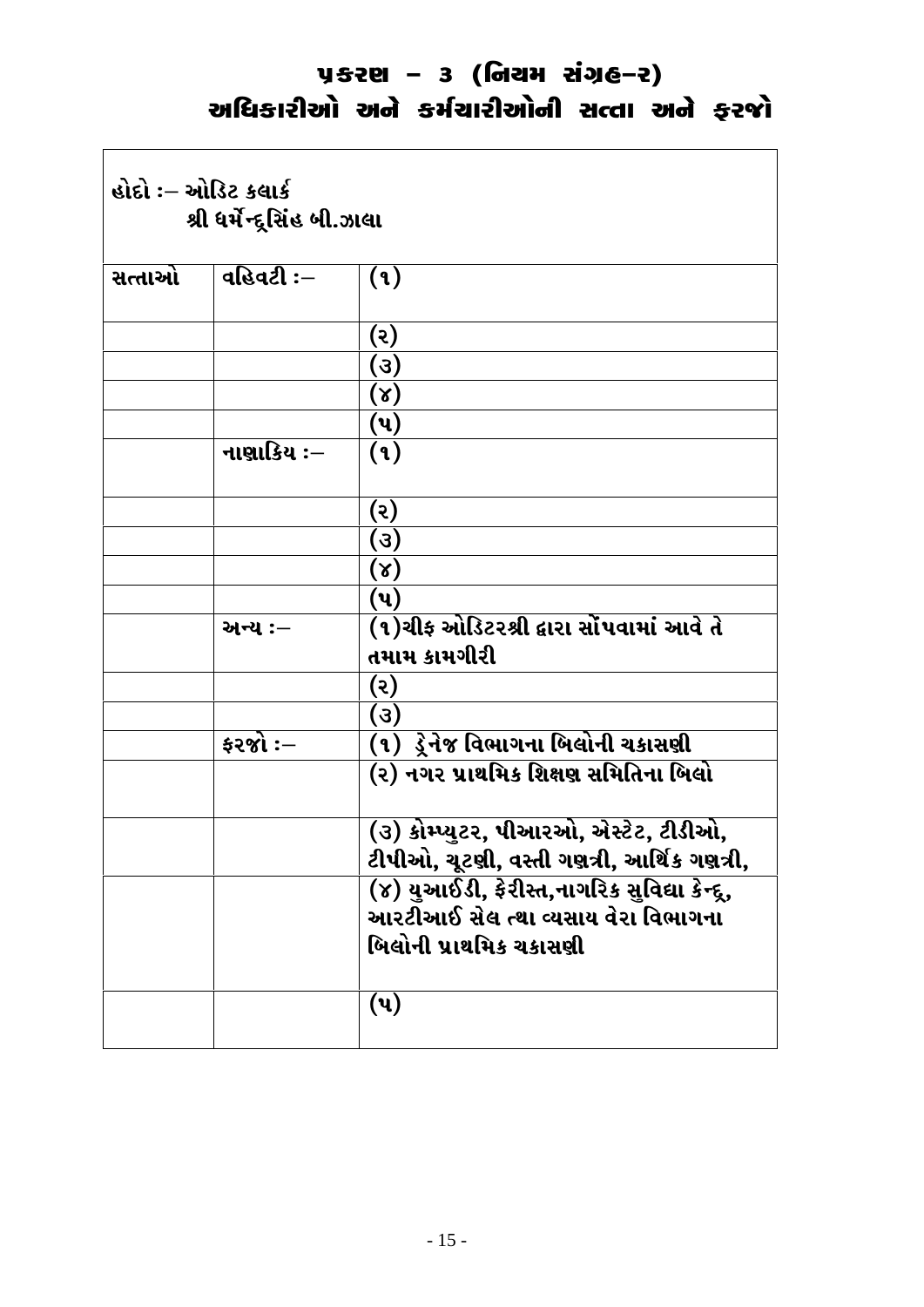$\overline{\phantom{a}}$ 

| હોદો :– ઓડિટ કલાર્ક<br>શ્રી ભુપેન્દ્રસિંહ એચ.સરવૈયા |                       |                                                                       |
|-----------------------------------------------------|-----------------------|-----------------------------------------------------------------------|
| સત્તાઓ                                              | વહિવટી $:-$           | (1)                                                                   |
|                                                     |                       | (૨)                                                                   |
|                                                     |                       | (૩)                                                                   |
|                                                     |                       | $(\lambda)$                                                           |
|                                                     |                       | $(\mathsf{u})$                                                        |
|                                                     | નાણાકિય ઃ–            | (9)                                                                   |
|                                                     |                       | (ર)                                                                   |
|                                                     |                       | (3)                                                                   |
|                                                     |                       | $(\lambda)$                                                           |
|                                                     |                       | $(\mathbf{u})$                                                        |
|                                                     | અન્ય :-               | (૧)ચીફ ઓડિટરશ્રી દ્વારા સોંપવામાં આવે તે<br>તમામ કામગીરી              |
|                                                     |                       | (ર)                                                                   |
|                                                     |                       | (3)                                                                   |
|                                                     | $\frac{1}{2}$ કરજો :— | (૧) સોલીડ વેસ્ટ મેનેજમેન્ટ વિભાગના ઘન<br>કચરાના નિકાલના બિલોની ચકાસણી |
|                                                     |                       | (૨)                                                                   |
|                                                     |                       | (3)                                                                   |
|                                                     |                       | (x)                                                                   |
|                                                     |                       | $(\mathbf{u})$                                                        |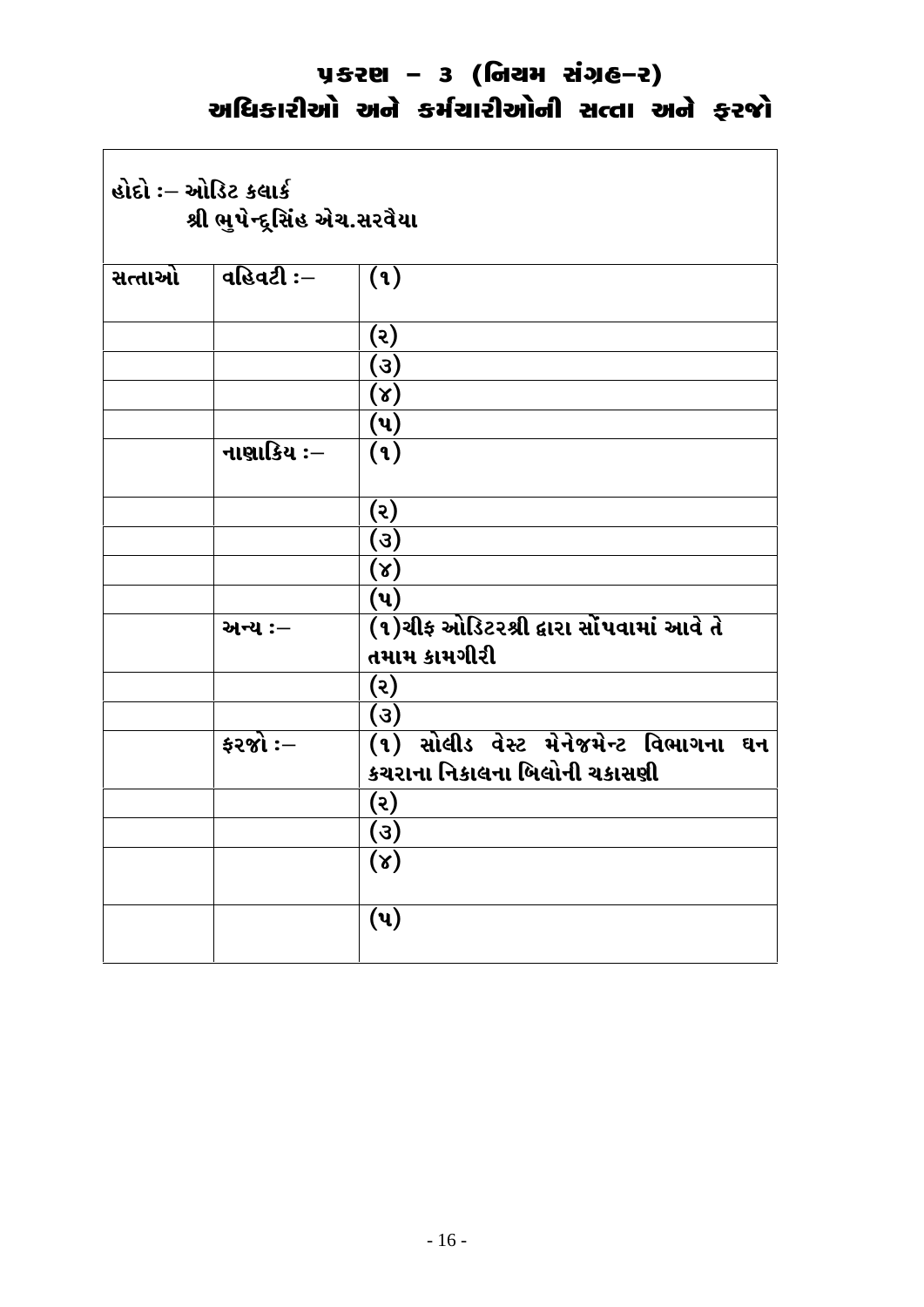| હોદો :– ઓડિટ કલાર્ક<br>શ્રી યોગેશભાઈ જી.ત્રિવેદી |                 |                                                                                                           |
|--------------------------------------------------|-----------------|-----------------------------------------------------------------------------------------------------------|
| સત્તાઓ                                           | વહિવટી ઃ–       | (9)                                                                                                       |
|                                                  |                 | (૨)                                                                                                       |
|                                                  |                 | (3)                                                                                                       |
|                                                  |                 | $(\lambda)$                                                                                               |
|                                                  |                 | $(\mathbf{u})$                                                                                            |
|                                                  | નાણાકિય ઃ–      | (9)                                                                                                       |
|                                                  |                 | (૨)                                                                                                       |
|                                                  |                 | (3)                                                                                                       |
|                                                  |                 | $(\lambda)$                                                                                               |
|                                                  |                 | $(\mathbf{u})$                                                                                            |
|                                                  | અન્ય :–         | (૧)ચીફ ઓડિટરશ્રી દ્વારા સોંપવામાં આવે તે<br>તમામ કામગીરી                                                  |
|                                                  |                 | (૨)                                                                                                       |
|                                                  |                 | (3)                                                                                                       |
|                                                  | <b>ફરજો :</b> – | (૧) ફિલ્ટર, બસ–ગેરેજ, માસિક પેન્શન બિલો,                                                                  |
|                                                  |                 | (૨) સ્ટાફ ત્થા સફાઈ કામદારોના ફાઈનલ<br>પીએફ, ગ્રેચ્યુઈટી, ત્થા રૂપાંતરીત પેન્શન<br>બિલોની પ્રાથમિક ચકાસણી |
|                                                  |                 | (3)                                                                                                       |
|                                                  |                 | $(\lambda)$                                                                                               |
|                                                  |                 | $(\mathbf{u})$                                                                                            |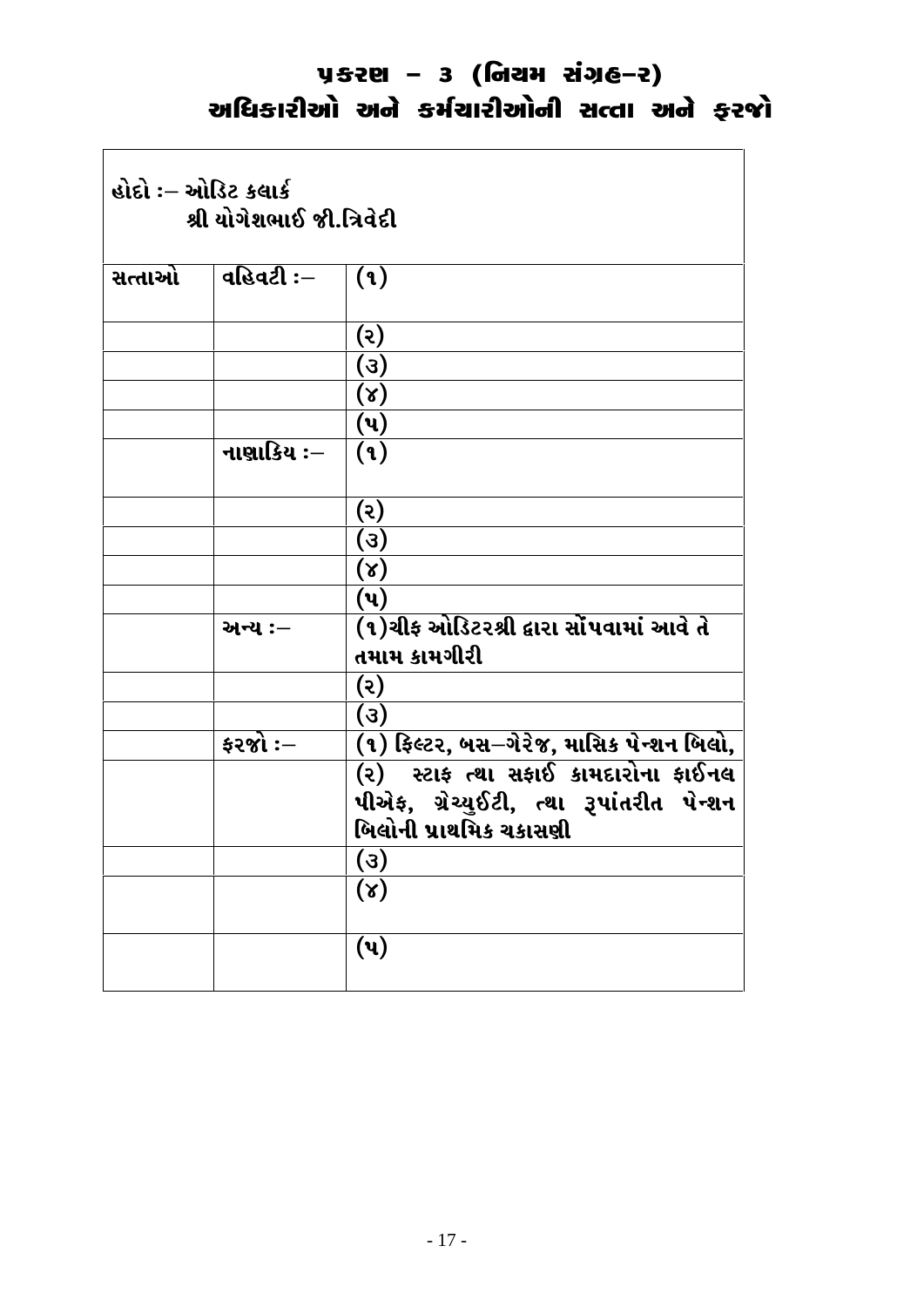$\Gamma$ 

| હોદો :– ઓડિટ કલાર્ક<br>શ્રી મનોજભાઈ ટી.ધામેજા |                       |                                                                                                |
|-----------------------------------------------|-----------------------|------------------------------------------------------------------------------------------------|
| સત્તાઓ                                        | વહિવટી ઃ $-$          | (9)                                                                                            |
|                                               |                       | (૨)                                                                                            |
|                                               |                       | (3)                                                                                            |
|                                               |                       | $(\lambda)$                                                                                    |
|                                               |                       | (પ)                                                                                            |
|                                               | નાણાકિય :–            | (9)                                                                                            |
|                                               |                       | (૨)                                                                                            |
|                                               |                       | (3)                                                                                            |
|                                               |                       | $(\lambda)$                                                                                    |
|                                               |                       | (પ)                                                                                            |
|                                               | અન્ય :–               | (૧)ચીફ ઓડિટરશ્રી દ્વારા સોંપવામાં આવે તે<br>તમામ કામગીરી                                       |
|                                               |                       | (૨)                                                                                            |
|                                               |                       | (3)                                                                                            |
|                                               | $\frac{1}{2}$ કરજો :— | (૧) ઘરવેરા વિભાગની (પશ્ચિમ) ની કાર્પેટ<br>એરીયા આધારીત રજૂ થતી ફાઈલોની પ્રાથમિક<br>ચકાસણી      |
|                                               |                       | રોજમદાર<br>(૨) સફાઈ<br>કામદાર<br>તથા<br>બિલોની<br>એસ્ટાબ્લિશમેન્ટના તમામ<br>પ્રાથમિક<br>ચકાસણી |
|                                               |                       | (3)                                                                                            |
|                                               |                       | $(\lambda)$                                                                                    |
|                                               |                       | $(\mathbf{u})$                                                                                 |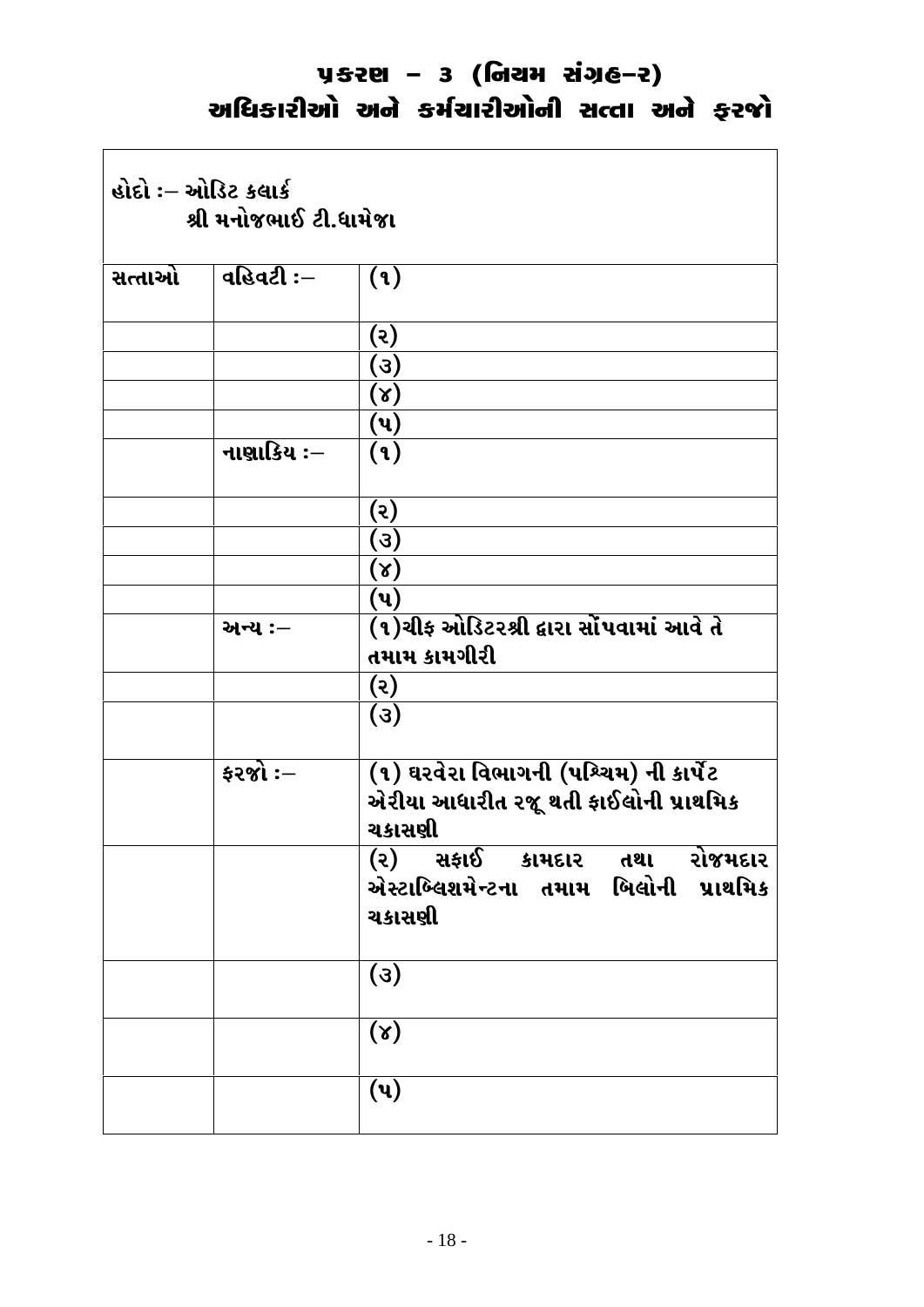$\Gamma$ 

| હોદો :– ઓડિટ કલાર્ક<br>શ્રી કૃષ્ણસિંહ એમ.ચુડાસમા |                       |                                                          |
|--------------------------------------------------|-----------------------|----------------------------------------------------------|
| સત્તાઓ                                           | વહિવટી ઃ $-$          | (9)                                                      |
|                                                  |                       | (૨)                                                      |
|                                                  |                       | (3)                                                      |
|                                                  |                       | $(\lambda)$                                              |
|                                                  |                       | $(\mathsf{u})$                                           |
|                                                  | નાણાકિય ઃ–            | (9)                                                      |
|                                                  |                       | (૨)                                                      |
|                                                  |                       | (3)                                                      |
|                                                  |                       | $(\lambda)$                                              |
|                                                  |                       | $(\mathbf{u})$                                           |
|                                                  | અન્ય :-               | (૧)ચીફ ઓડિટરશ્રી દ્વારા સોંપવામાં આવે તે<br>તમામ કામગીરી |
|                                                  |                       | (5)                                                      |
|                                                  |                       | (3)                                                      |
|                                                  | $\frac{1}{2}$ કરજો :– | (૧) ઓડિટ અહેવાલ સંકલન કરવા અંગેની<br>કામગીરી             |
|                                                  |                       | (૨)                                                      |
|                                                  |                       | $\left( 3\right)$                                        |
|                                                  |                       | $(\lambda)$                                              |
|                                                  |                       | $\overline{(\mathbf{u})}$                                |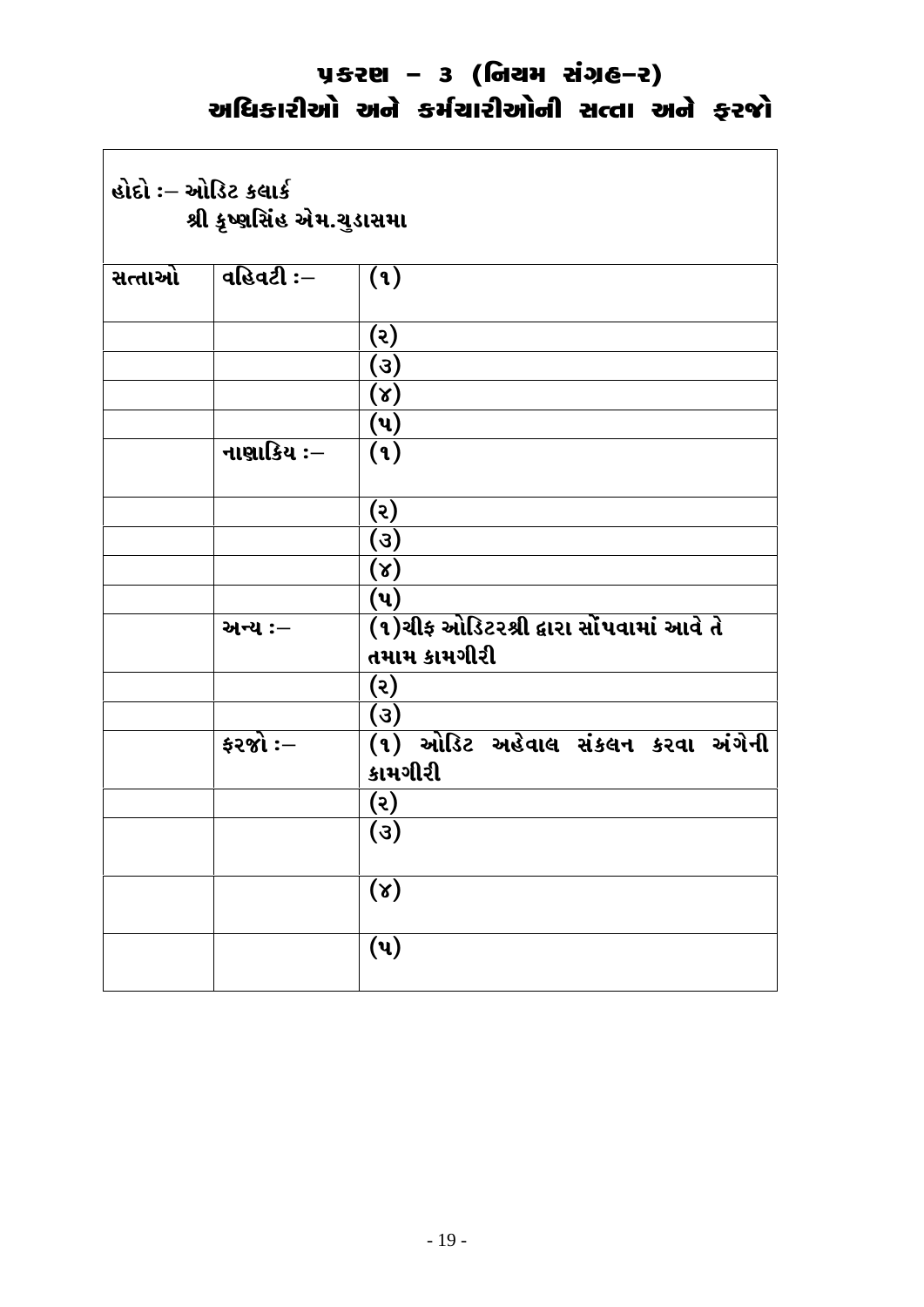$\Gamma$ 

| હોદો ઃ– ઓડિટ કલાર્ક<br>શ્રી રશ્મિનૂભાઈ એચ.વ્યાસ |                       |                                                                 |
|-------------------------------------------------|-----------------------|-----------------------------------------------------------------|
| સત્તાઓ                                          | વહિવટી $:$ $-$        | (9)                                                             |
|                                                 |                       | (૨)                                                             |
|                                                 |                       | (3)                                                             |
|                                                 |                       | $(\lambda)$                                                     |
|                                                 |                       | (પ)                                                             |
|                                                 | નાણાકિય ઃ–            | (9)                                                             |
|                                                 |                       | (૨)                                                             |
|                                                 |                       | (3)                                                             |
|                                                 |                       | $(\lambda)$                                                     |
|                                                 |                       | $(\mathbf{u})$                                                  |
|                                                 | અન્ય :–               | (૧)ચીફ ઓડિટરશ્રી દ્વારા સોંપવામાં આવે તે                        |
|                                                 |                       | તમામ કામગીરી                                                    |
|                                                 |                       | (૨)                                                             |
|                                                 | $\frac{1}{2}$ કરજો :— | (3)<br>(૧) ઘરવેરા (મધ્ય) વિભાગની કાર્પેટ એરીયા                  |
|                                                 |                       | આધારીત રજૂ થતી ફાઈલોની પ્રાથમકિ ચકાસણી                          |
|                                                 |                       | (૨) ઘરવેરા જુની આકારણી પઘ્ધતિ મુજબની<br>કાઈલોની પ્રાથમિક ચકાસણી |
|                                                 |                       | (3)                                                             |
|                                                 |                       | $(\lambda)$                                                     |
|                                                 |                       | $(\mathbf{u})$                                                  |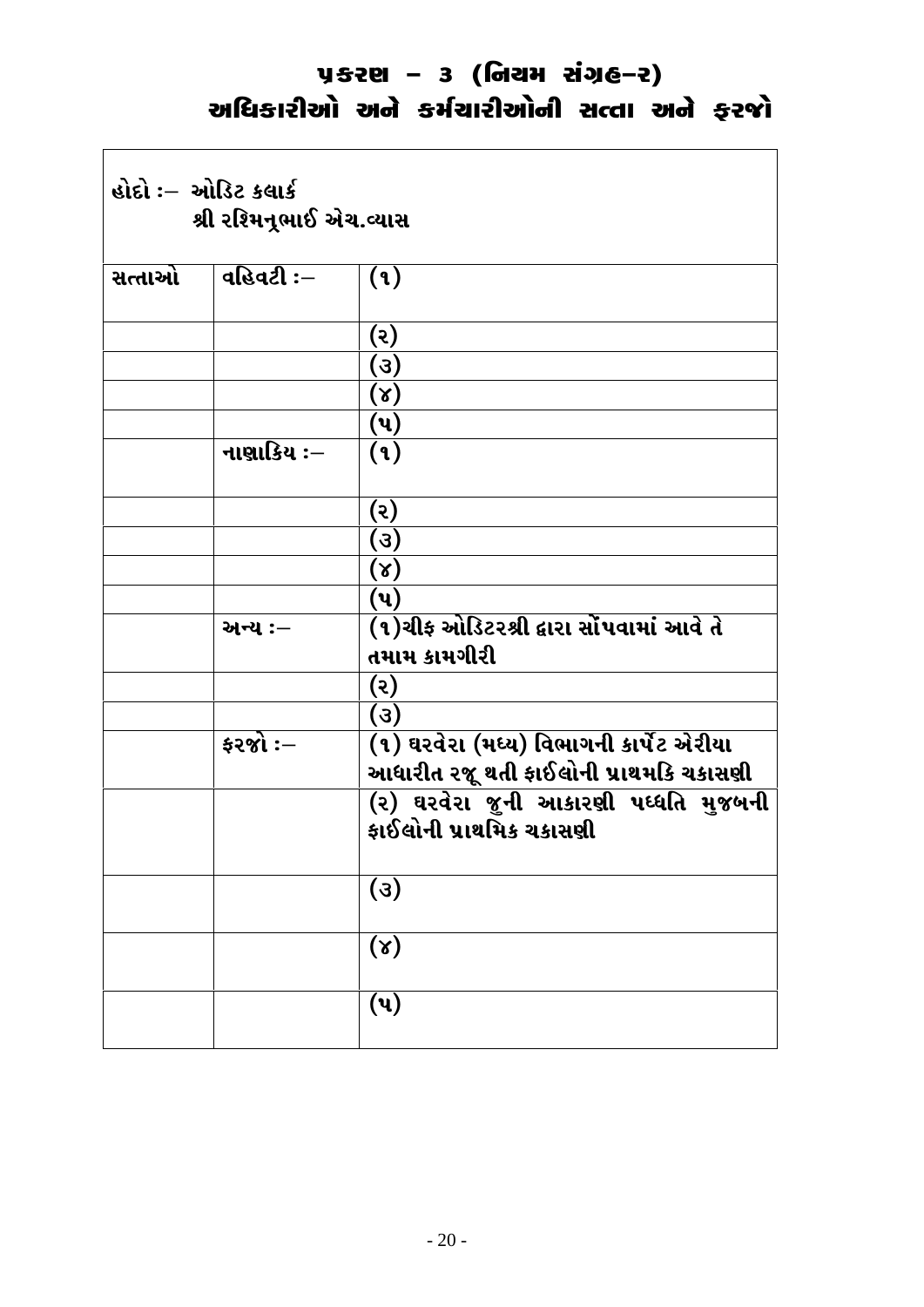$\overline{\mathbf{I}}$ 

| હોદો :– ગુજરાતી ટાઈપીસ્ટ<br>શ્રી ચેતનભાઈ જી.મહેતા |            |                                                                               |
|---------------------------------------------------|------------|-------------------------------------------------------------------------------|
| સત્તાઓ                                            | વહિવટી ઃ–  | (9)                                                                           |
|                                                   |            | (5)                                                                           |
|                                                   |            | (3)                                                                           |
|                                                   |            | (x)                                                                           |
|                                                   |            | $(\mathbf{u})$                                                                |
|                                                   | નાણાકિય ઃ– | (9)                                                                           |
|                                                   |            | $(\mathcal{S})$                                                               |
|                                                   |            | (3)                                                                           |
|                                                   |            | $\overline{(\lambda)}$                                                        |
|                                                   |            | $(\mathbf{u})$                                                                |
|                                                   | અન્ય :–    | (9)                                                                           |
|                                                   |            | (5)                                                                           |
|                                                   |            | (3)                                                                           |
|                                                   | કરજો :–    | (૧)પી.જી.વી.સી.એલ. ના બિલો, ટેલિફોન<br>તથા મોબાઈલના બિલોની તથા પ્રો.ફંડ લોનના |
|                                                   |            | બિલોની પ્રાથમિક ચકાસણી                                                        |
|                                                   |            | (૨) ઉચ્ચત્તર તથા છઠ્ઠા પગાર પંચના સ્ટાફના                                     |
|                                                   |            | પે–ફિકસેશનો                                                                   |
|                                                   |            | (3)                                                                           |
|                                                   |            | $(\lambda)$                                                                   |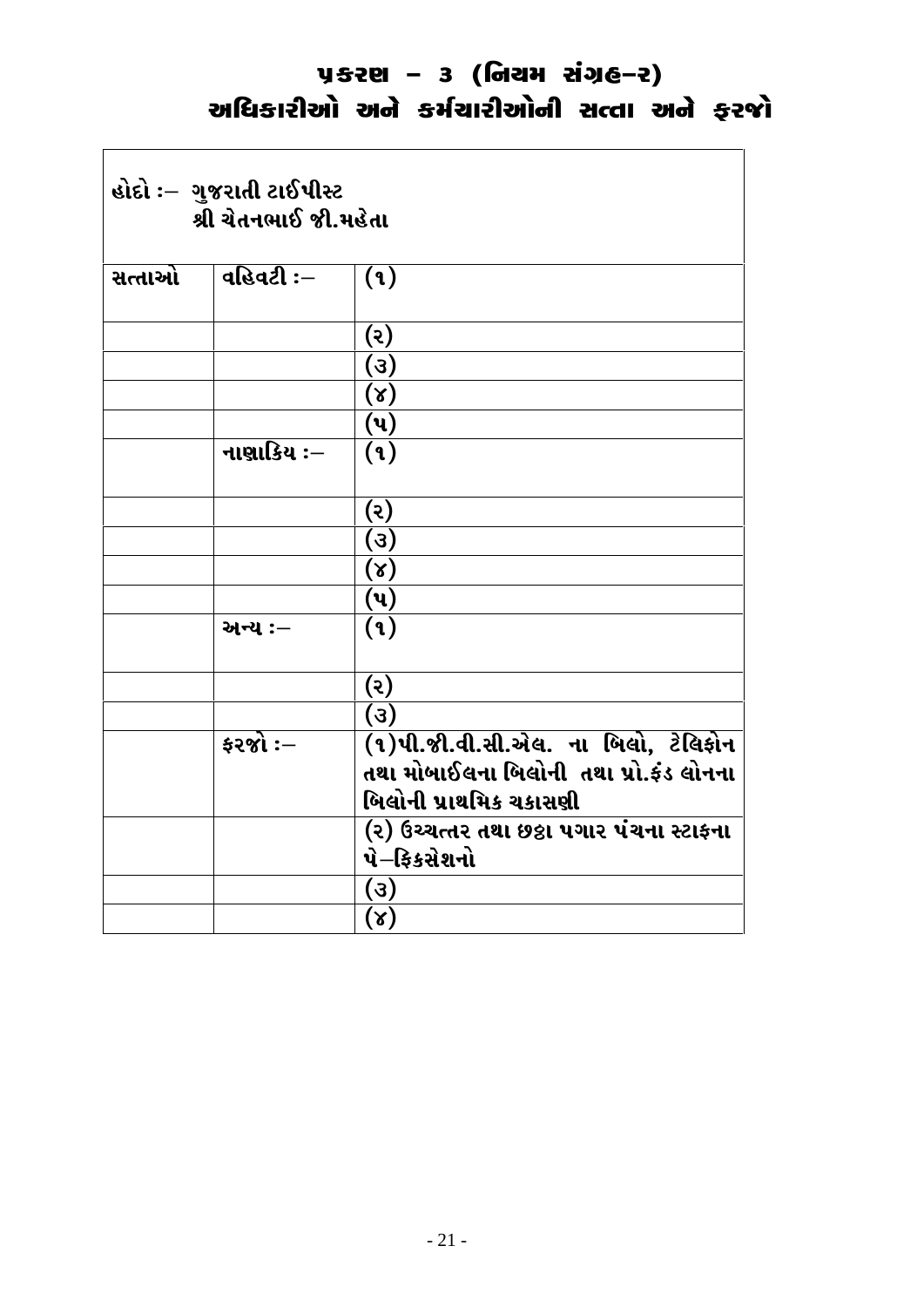$\overline{\mathsf{L}}$ 

|        | શ્રી મનોજભાઈ બી.જોષી |                                                          |
|--------|----------------------|----------------------------------------------------------|
| સત્તાઓ | $ $ વહિવટી ઃ $-$     | (9)                                                      |
|        |                      | (5)                                                      |
|        |                      | (3)                                                      |
|        |                      | $(\lambda)$                                              |
|        |                      | $(\mathbf{u})$                                           |
|        | નાણાકિય ઃ–           | (9)                                                      |
|        |                      | (5)                                                      |
|        |                      | (3)                                                      |
|        |                      | $(\lambda)$                                              |
|        |                      | (4)                                                      |
|        | અન્ય :—              | (૧)ચીફ ઓડિટરશ્રી દ્વારા સોંપવામાં આવે તે<br>તમામ કામગીરી |
|        |                      | (5)                                                      |
|        |                      | (3)                                                      |
|        | ફરજો $:$ –           | $(1)$ ગાર્ડન, બાંધકામ લીગલ ના બિલોની<br>ચકાસણી           |
|        |                      |                                                          |
|        |                      |                                                          |
|        |                      |                                                          |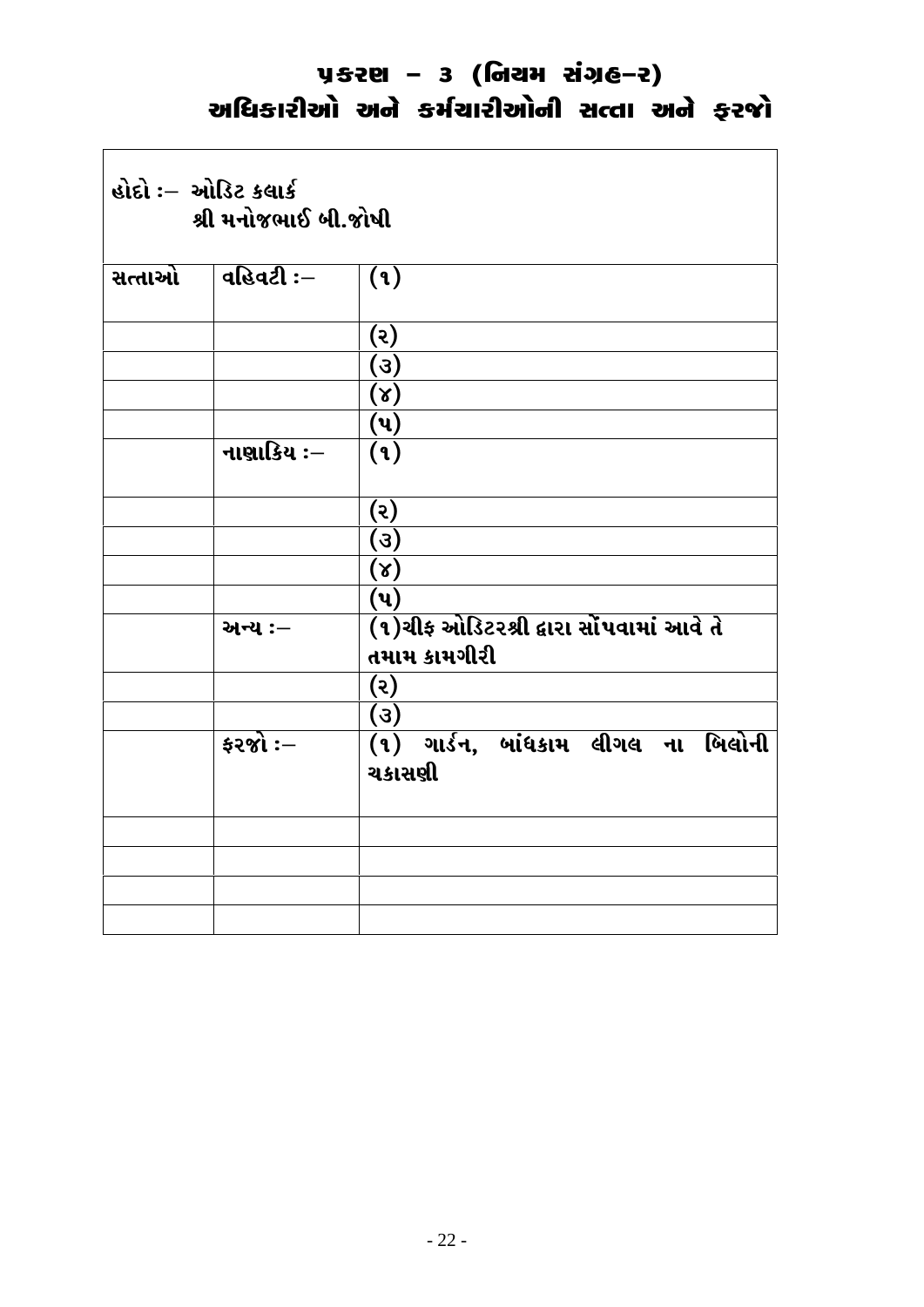#### <u> ਪੁਲਟਾ – 3 (ਗਿਟਬ ਬਾਂਹਵਿ-ਟ)</u> અધિકારીઓ અને કર્મચારીઓની સત્તા અને ફરજો

 $\Gamma$ 

| હોદો :– ઓડિટ કલાર્ક<br>શ્રી ઘનશ્યામભાઈ બી.રાઠોડ |                         |                                                                                                  |
|-------------------------------------------------|-------------------------|--------------------------------------------------------------------------------------------------|
|                                                 | સત્તાઓ $ $ વહિવટી ઃ $-$ | (9)                                                                                              |
|                                                 |                         | (૨)                                                                                              |
|                                                 |                         | (3)                                                                                              |
|                                                 |                         | $(\lambda)$                                                                                      |
|                                                 |                         | $(\mathbf{u})$                                                                                   |
|                                                 | નાણાકિય ઃ–              | (9)                                                                                              |
|                                                 |                         | (૨)                                                                                              |
|                                                 |                         | (3)                                                                                              |
|                                                 |                         | $(\lambda)$                                                                                      |
|                                                 |                         | $(\mathbf{u})$                                                                                   |
|                                                 | અન્ય :-                 | (૧)ચીફ ઓડિટરશ્રી દ્વારા સોંપવામાં આવે તે<br>તમામ કામગીરી                                         |
|                                                 |                         | (5)                                                                                              |
|                                                 |                         | (3)                                                                                              |
|                                                 | $\frac{1}{2}$ કરજો :—   | (१) घरवेरा विलाग (पूर्व) नी डार्पेट એरीया<br>આધારીત રજૂ થતી ફાઈલોની પ્રાથમિક<br>ચકાસણીની કામગીરી |
|                                                 |                         |                                                                                                  |
|                                                 |                         | $\overline{(\mathcal{S})}$                                                                       |
|                                                 |                         | $(\lambda)$                                                                                      |
|                                                 |                         | $\overline{(\mathbf{u})}$                                                                        |
|                                                 |                         |                                                                                                  |
|                                                 |                         |                                                                                                  |
|                                                 |                         |                                                                                                  |
|                                                 |                         |                                                                                                  |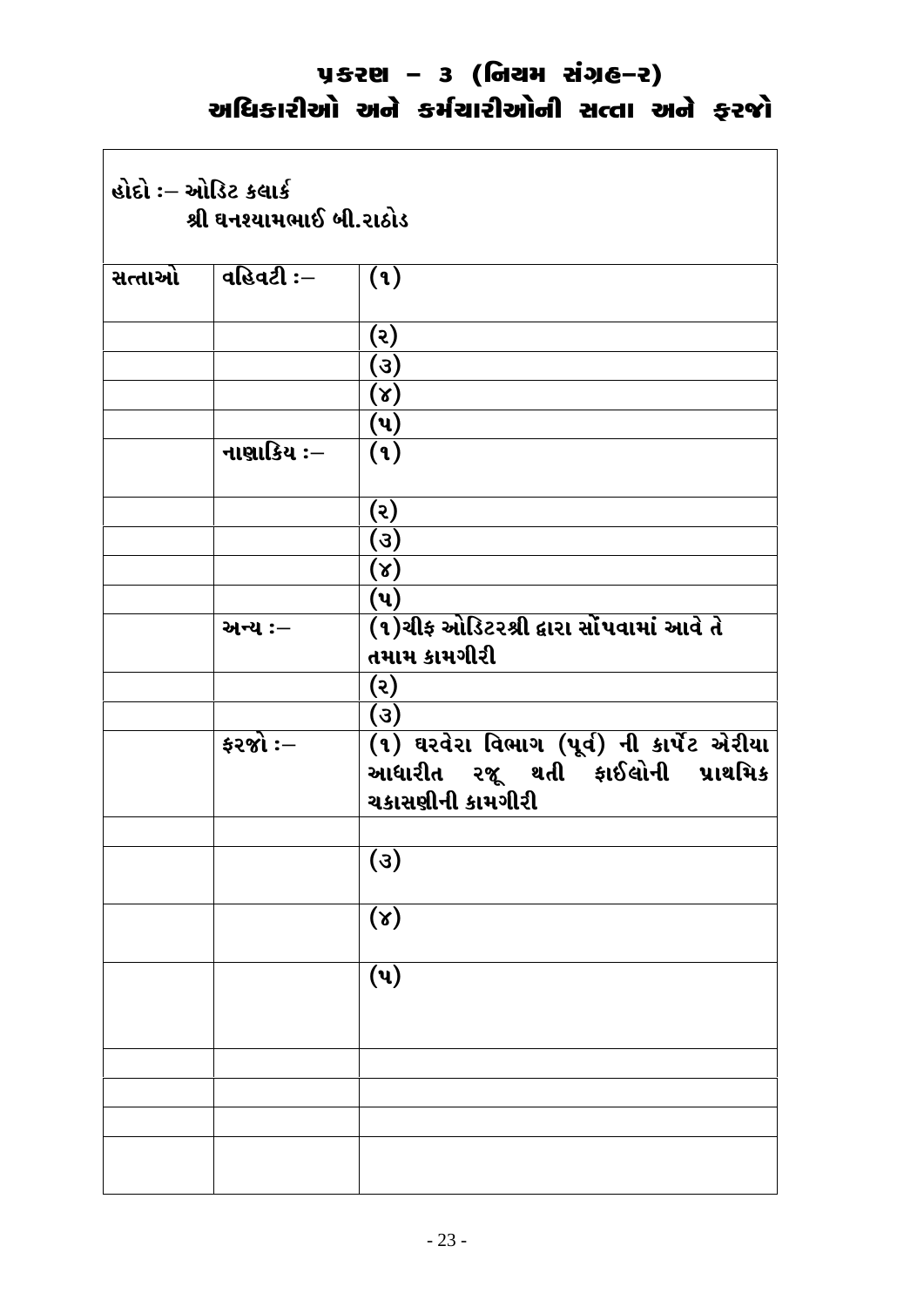# <u> ਪੁਲਟਾ – 3 (ਗਿਟਬ ਬਾਂਹਵਿ-ਟ)</u> અધિકારીઓ અને કર્મચારીઓની સત્તા અને ફરજો

 $\overline{\mathsf{I}}$ 

| હોદો :– ઓડિટ કલાર્ક<br>શ્રી કિશોરભાઈ સી.મોરી |                |                                                                                          |
|----------------------------------------------|----------------|------------------------------------------------------------------------------------------|
| સત્તાઓ                                       | વહિવટી $:$ $-$ | (9)                                                                                      |
|                                              |                | (૨)                                                                                      |
|                                              |                | (3)                                                                                      |
|                                              |                | $(\lambda)$                                                                              |
|                                              |                | (પ)                                                                                      |
|                                              | નાણાકિય ઃ–     | (9)                                                                                      |
|                                              |                | (૨)                                                                                      |
|                                              |                | (3)                                                                                      |
|                                              |                | $(\lambda)$                                                                              |
|                                              |                | (પ)                                                                                      |
|                                              | અન્ય :-        | (૧)ચીફ ઓડિટરશ્રી દ્વારા સોંપવામાં આવે તે<br>તમામ કામગીરી                                 |
|                                              |                | (૨)                                                                                      |
|                                              |                | (3)                                                                                      |
|                                              | ફરજો $:-$      | (૧) સેક્રેટરી વિભાગના બિલો,સ્ટાફ                                                         |
|                                              |                | એસ્ટાબ્લિશમેન્ટના બિલોની પ્રાથમિક ચકાસણી                                                 |
|                                              |                | (૨) ચીફ ઓડિટર કચેરીનું એસ્ટાબ્લિશમેન્ટ<br>અંગેની કામગીરી તથા પરચુરણ બિલો બનાવવા<br>વગેરે |
|                                              |                | (3)                                                                                      |
|                                              |                | $(\lambda)$                                                                              |
|                                              |                | $(\mathbf{u})$                                                                           |
|                                              |                |                                                                                          |
|                                              |                |                                                                                          |
|                                              |                |                                                                                          |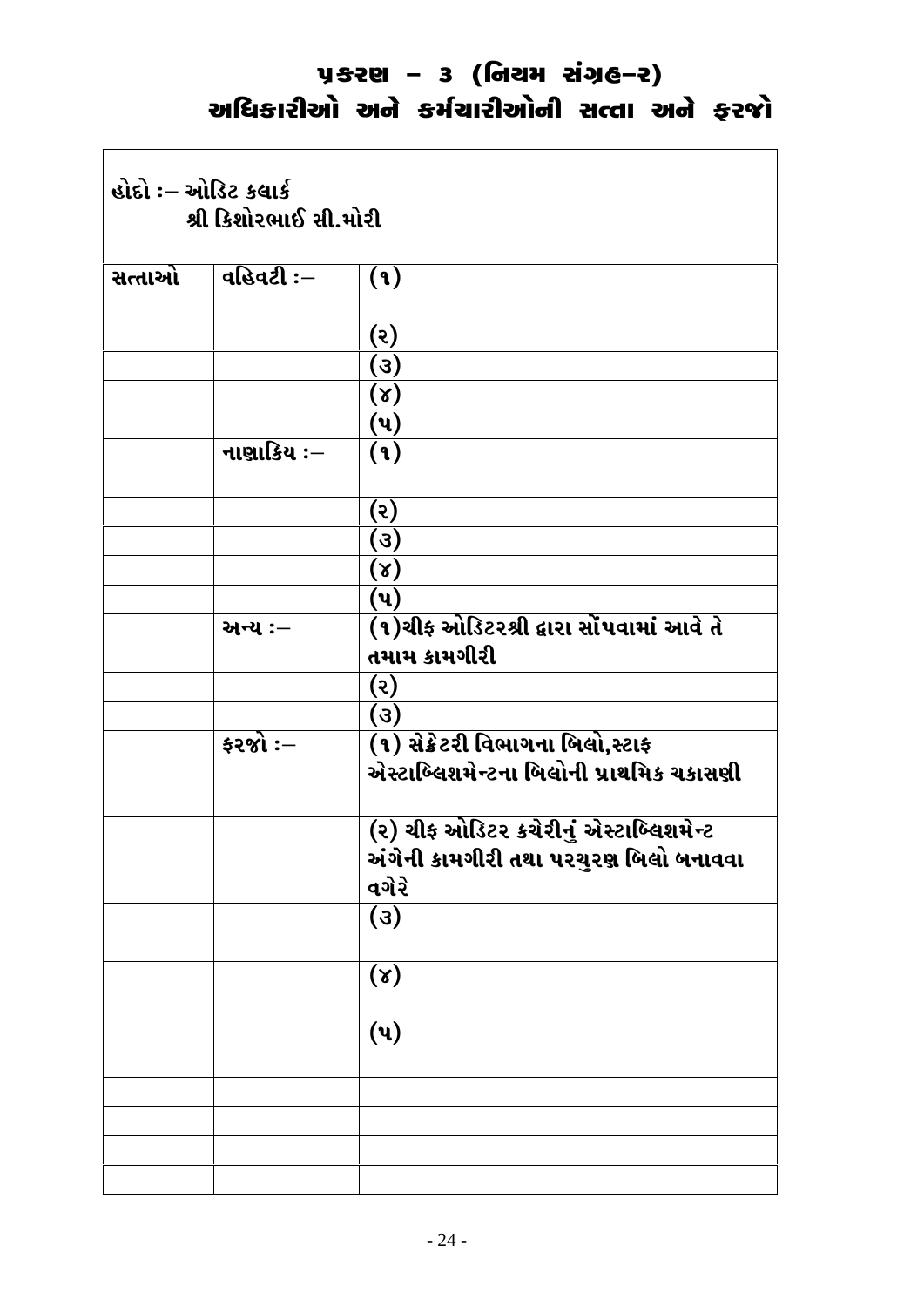| હોદો :– ડ્રાઈવર<br>શ્રી ઉદયનભાઈ એમ.ઓઝા |                       |                                                                                |  |  |
|----------------------------------------|-----------------------|--------------------------------------------------------------------------------|--|--|
| સત્તાઓ                                 | વહિવટી :–             | (9)                                                                            |  |  |
|                                        |                       | (૨)                                                                            |  |  |
|                                        |                       | (3)                                                                            |  |  |
|                                        |                       | $(\lambda)$                                                                    |  |  |
|                                        |                       | $(\mathsf{u})$                                                                 |  |  |
|                                        | નાણાકિય ઃ–            | (9)                                                                            |  |  |
|                                        |                       | (૨)                                                                            |  |  |
|                                        |                       | (3)                                                                            |  |  |
|                                        |                       | $(\lambda)$                                                                    |  |  |
|                                        |                       | $(\mathbf{u})$                                                                 |  |  |
|                                        | અન્ય :–               | (૧)ચીફ ઓડિટરશ્રી દ્વારા સોંપવામાં આવે તે<br>તમામ કામગીરી                       |  |  |
|                                        |                       | (ર)                                                                            |  |  |
|                                        |                       | (3)                                                                            |  |  |
|                                        | $\frac{1}{2}$ કરજો :– | (૧) હાલ અત્રેના વિભાગે કોઈ વાહન ન હોય બોર્ડ<br>એન્ડ કમિટિ વિભાગે ફરજ બજાવે છે. |  |  |
|                                        |                       | (૨)                                                                            |  |  |
|                                        |                       | (3)                                                                            |  |  |
|                                        |                       | $(\lambda)$                                                                    |  |  |
|                                        |                       | $(\mathbf{u})$                                                                 |  |  |
|                                        |                       |                                                                                |  |  |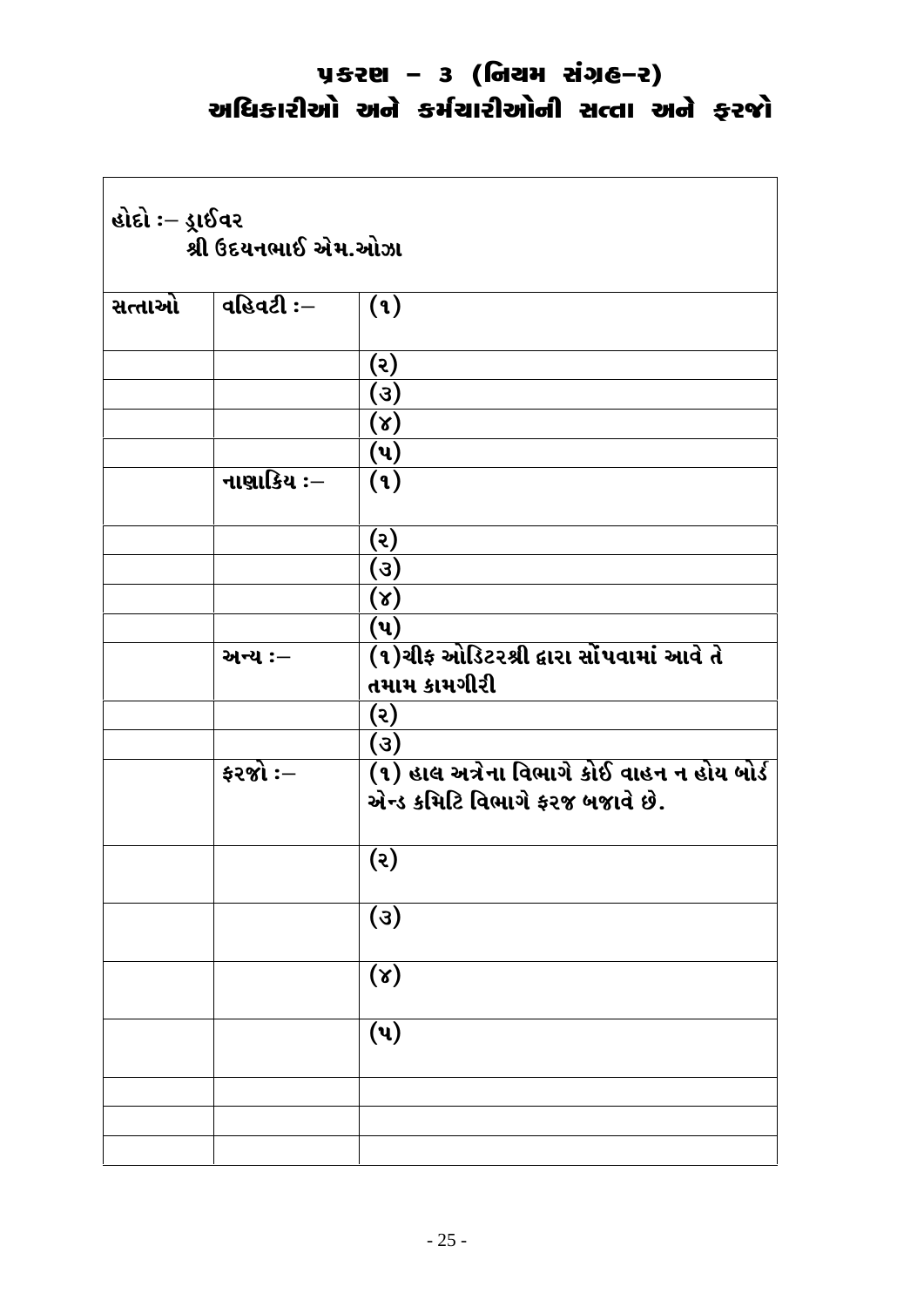$\overline{\phantom{a}}$ 

| હોદો :– ઓડિટ કલાર્ક<br>શ્રી સનતભાઈ કે મારૂ |                       |                                                          |  |  |
|--------------------------------------------|-----------------------|----------------------------------------------------------|--|--|
| સત્તાઓ                                     | વહિવટી $:=$           | (3)                                                      |  |  |
|                                            |                       | (૨)                                                      |  |  |
|                                            |                       | (3)                                                      |  |  |
|                                            |                       | $(\lambda)$                                              |  |  |
|                                            |                       | $(\mathbf{u})$                                           |  |  |
|                                            | નાણાકિય ઃ–            | (9)                                                      |  |  |
|                                            |                       | (૨)                                                      |  |  |
|                                            |                       | (3)                                                      |  |  |
|                                            |                       | $(\lambda)$                                              |  |  |
|                                            |                       | $(\mathbf{u})$                                           |  |  |
|                                            | અન્ય :-               | (૧)ચીફ ઓડિટરશ્રી દ્વારા સોંપવામાં આવે તે<br>તમામ કામગીરી |  |  |
|                                            |                       | (૨)                                                      |  |  |
|                                            |                       | (3)                                                      |  |  |
|                                            | $\frac{1}{2}$ કરજો :– | (૧) આઉટ વર્ડ તથા ઈન વર્ડની કામગીરી                       |  |  |
|                                            |                       | (3)                                                      |  |  |
|                                            |                       | $\overline{(\lambda)}$                                   |  |  |
|                                            |                       | $(\mathbf{u})$                                           |  |  |
|                                            |                       |                                                          |  |  |
|                                            |                       |                                                          |  |  |
|                                            |                       |                                                          |  |  |
|                                            |                       |                                                          |  |  |